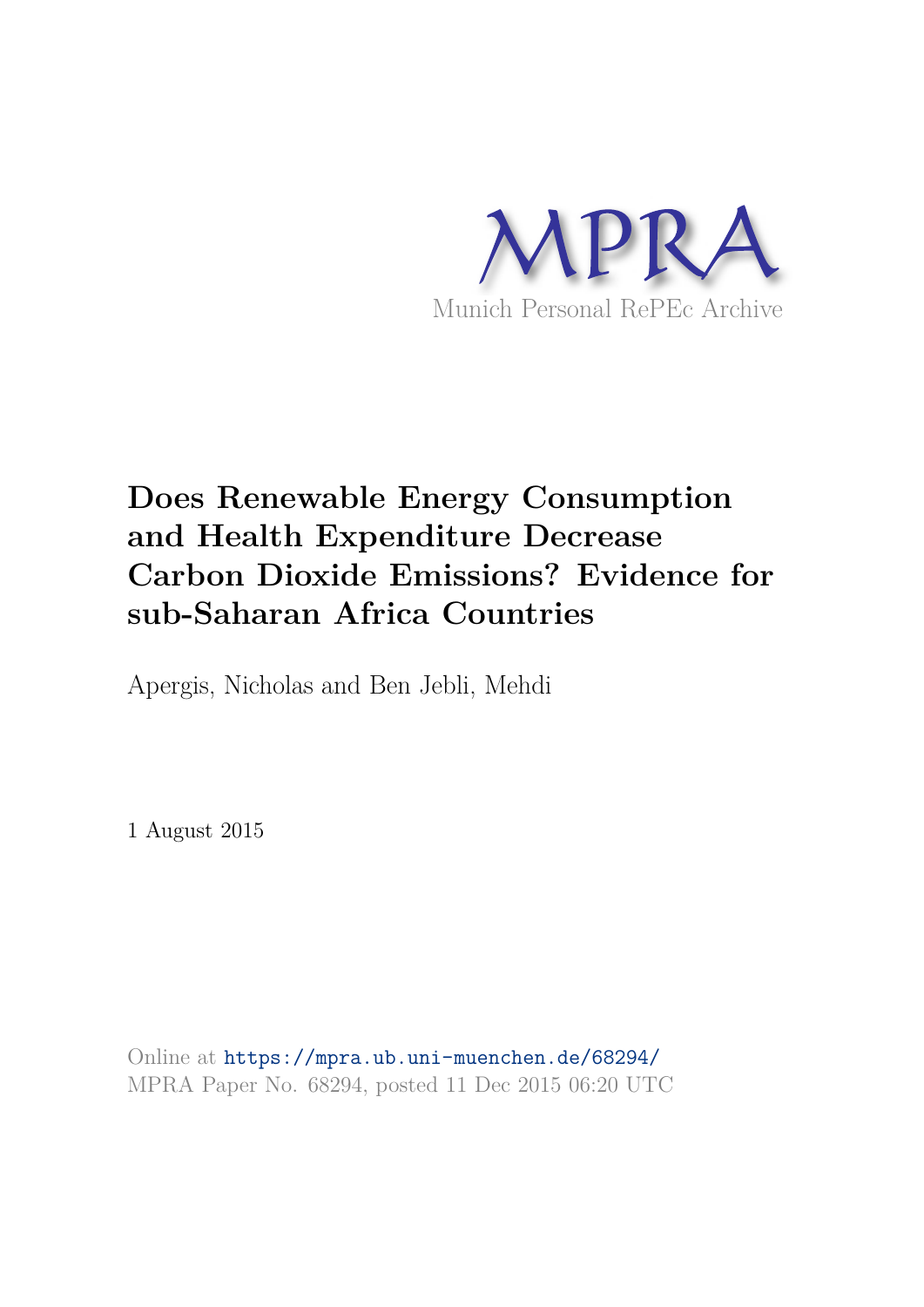# **Does Renewable Energy Consumption and Health Expenditure Decrease Carbon Dioxide Emissions? Evidence for sub-Saharan Africa Countries**

**Nicholas Apergis** 

University of Piraeus, Piraeus, Greece

[napergis@unipi.gr](mailto:napergis@unipi.gr) 

# **Mehdi Ben Jebli**

University of Jendouba, FSJEG de Jendouba, Tunisia

[benjebli.mehdi@gmail.com](mailto:benjebli.mehdi@gmail.com)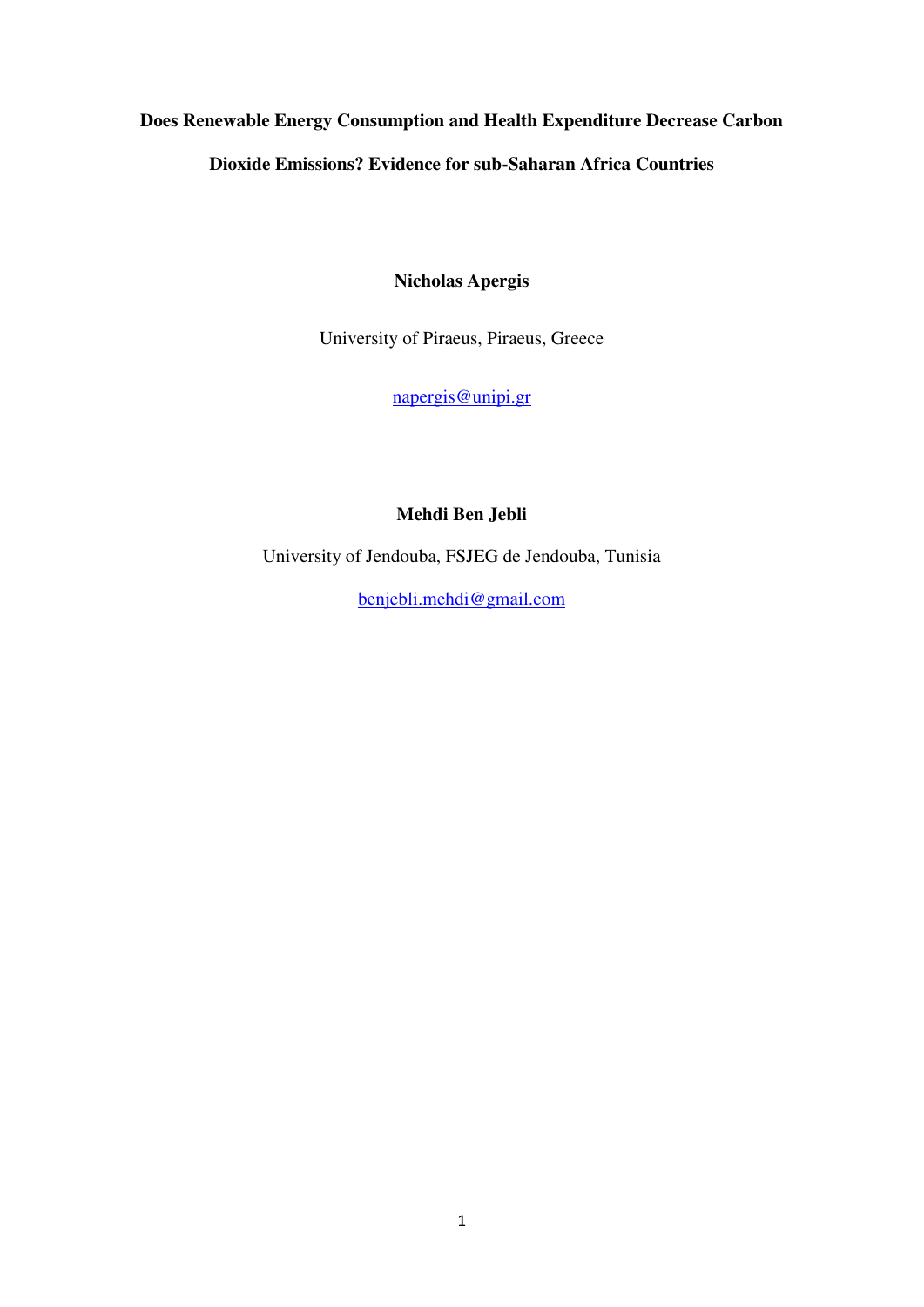# **Does Renewable Energy Consumption and Health Expenditure Decrease Carbon Dioxide Emissions? Evidence for sub-Saharan Africa Countries**

# **Abstract**

This paper employs a number of panel methodological approaches to explore the link between per capita carbon dioxide emissions, per capita real income, renewable energy consumption and health expenditures for a panel of 42 sub-Saharan African countries, spanning the period 1995-2011. The empirical findings provide supportive of a long-run relationship among the variables. Granger causality reveals the presence of a short-run unidirectional causality running from real GDP to  $CO<sub>2</sub>$  emissions, a bidirectional causality between renewable energy consumption and  $CO<sub>2</sub>$  emissions, a unidirectional causality running from real GDP to renewable energy consumption, and a unidirectional causality running from real GDP to heath expenditure, while long-run estimates document that both renewable energy consumption and health expenditures contribute to the reduction of carbon emissions, while real GDP leads to the increase of emissions in these countries. The results are expected to be of high importance for policymakers in the region. Both renewable energy consumption and expansionary health expenditures are the major drivers of pollution declines. In that sense the findings imply that a substantial part of the state budget in relevance to health expenditures would be a good path to combat global warming in these countries.

**Keywords:** carbon emissions; renewable energy consumption; health expenditures; panel data; Sub-Saharan countries.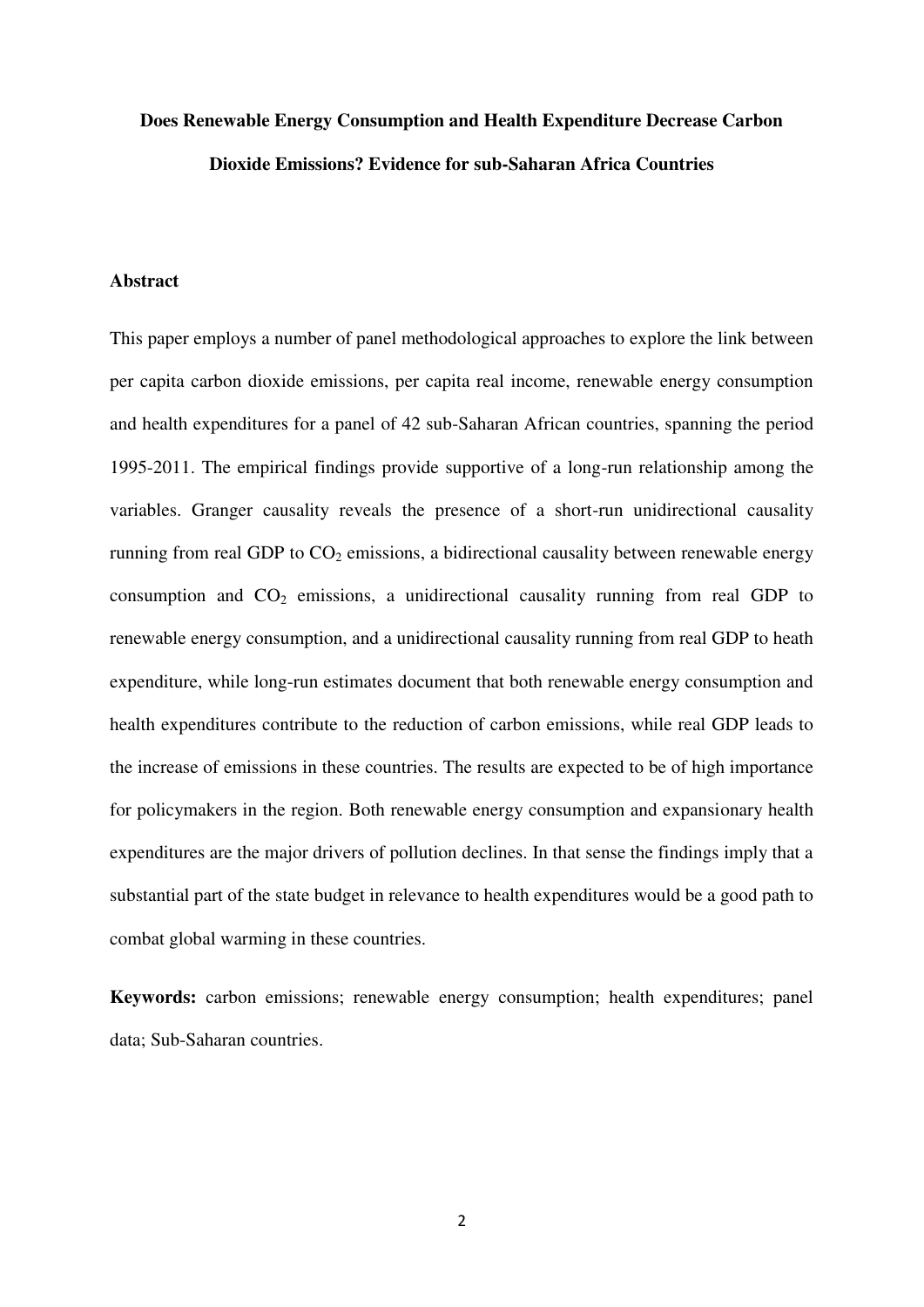### **1. Introduction**

The World Health Organization (WHO, 2015) argues that the International Energy Agency has recorded that 18% of global carbon dioxide  $(CO_2)$  emissions are attributed to energy and the fuel use by the residential sector. The expansion of greenhouse gases emissions caused by these substances will made a serious danger on the environmental situation and on human health. As a result, the adoption of other clean fuel technologies (renewables, such as biogas) or clean renewable technologies (renewable energy, such as solar, wind, and geothermal) can substantially reduce emissions of climate change pollutants by about 0.4-0.9 billion tons of CO2 between 2010 and 2020.

It is quite important to display that renewable energy investments began to be progressively significant in the international markets. Numerous empirical studies have considered the vital role of renewable energy sources in the simulation of economic growth and in the reduction of the pollution degree in African countries. Empirically, Ben Jebli et al. (2016) examine the role that renewable energy consumption can play in the mitigation of emissions. The authors consider a panel of 24 sub-Saharan Africa countries and make use of panel cointegration methodologies in their analysis. They recommend that the benefits from technology transfers (i.e., trade exchanges) are a good path to increase their renewable energy sources and decrease carbon emissions level. Additionally, for a panel of 51 sub-Saharan Africa countries, Ozturk and Bilgili (2015) examine the long-run dynamics between GDP growth and biomass energy consumption. Their evidence shows a significant impact of biomass consumption on GDP growth.

Moreover, there is much consideration that health care facilities play an important role in the stability of climate changes. In fact, health care facilities have been estimated to represent between 3% and 8% of the climate change footprints in developed country (the US and the UK National Health Service, 2009). However, there are no health sector estimates on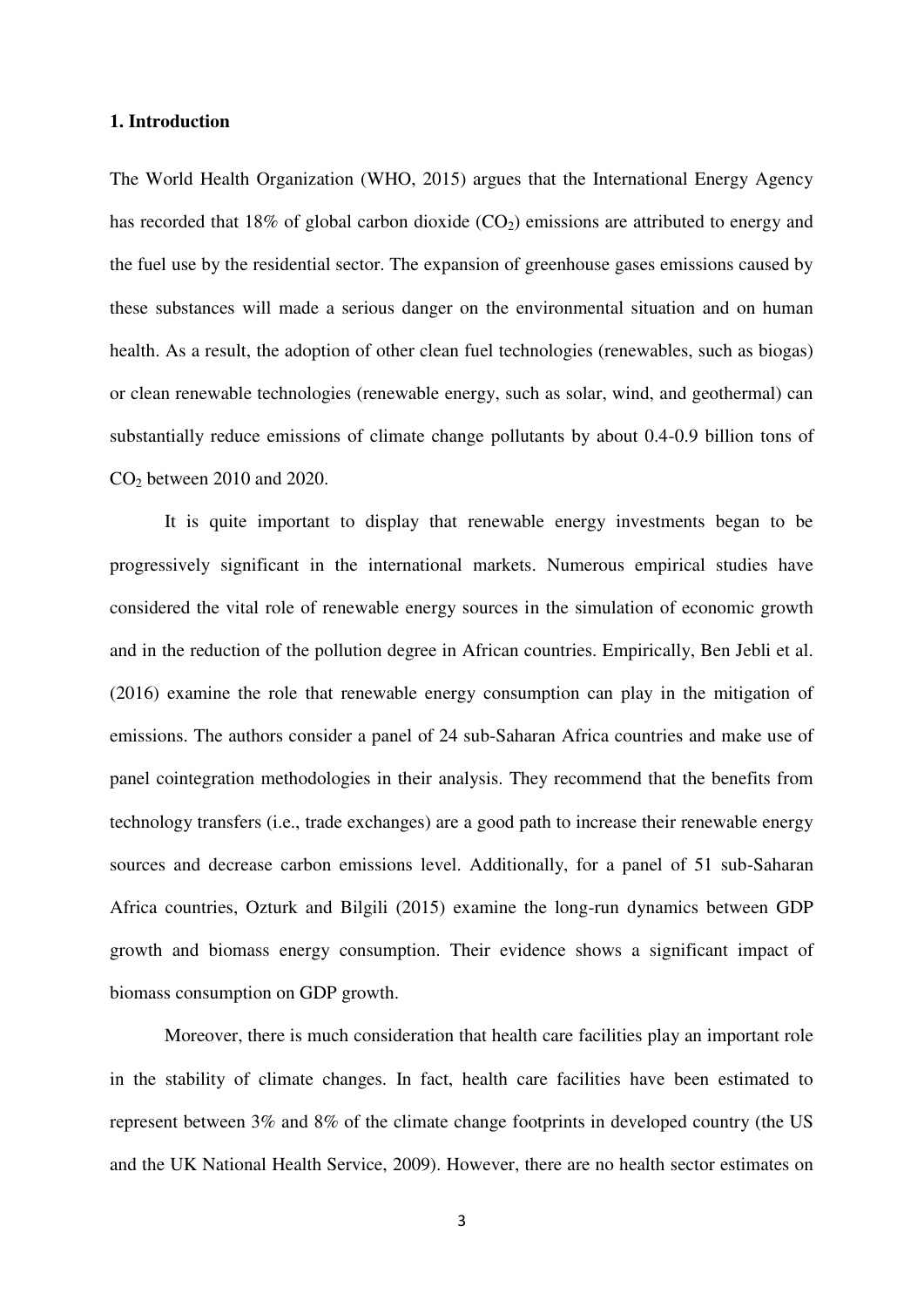a national level across South-East Asian and sub-Sahara African countries. While no such health sector estimates exist elsewhere on a national level, both electricity access and hospital electricity consumption data in countries of South-East Asia and sub-Saharan Africa reflect far lower energy use rates (Energy Efficiency in Hospital, 2009). In addition, it has been estimated that between 200.000 and 400.000 hospitals and health clinics in developing countries have no electricity or have unreliable electric supplies (WHO, 2015).

The paper considers the dynamic causal links between carbon dioxide  $(CO<sub>2</sub>)$ emissions, economic growth (i.e., real output), renewable energy consumption and health expenditures in the case of a panel framework. In this work, we consider another driver that may control the environmental situation. Thus, it is really interesting to think about the role of health expenditures in the mitigation of emissions when renewable energy is used for production. In other words, the expansion of health expenditures is significant if growth in renewable energy is strong enough. The installation of solar photovoltaic or wind mills could be a good idea to feed health facilities in electricity. Moreover, encouraging developing countries to adopt clean technologies turns out to be a good policy to stimulate higher health quality and decreased carbon emissions levels. In particular, this study will investigate the dynamic causal links between  $CO<sub>2</sub>$  emissions, real GDP, renewable energy consumption and health expenditure for a panel of sub-Saharan Africa countries, using panel methodological approaches. We chose a panel of sub-Saharan African countries because there is not any empirical study so far that explores this region. In addition, these countries are rich in renewable resources, while investment projects in renewable technologies are crucially needed for the development of their economies.

In this paper, we attempt to discuss the interaction that may exist between renewable energy consumption and health expenditures along with the impact on their environmental footprint in the case of sub-Saharan African countries. We firmly believe that there are no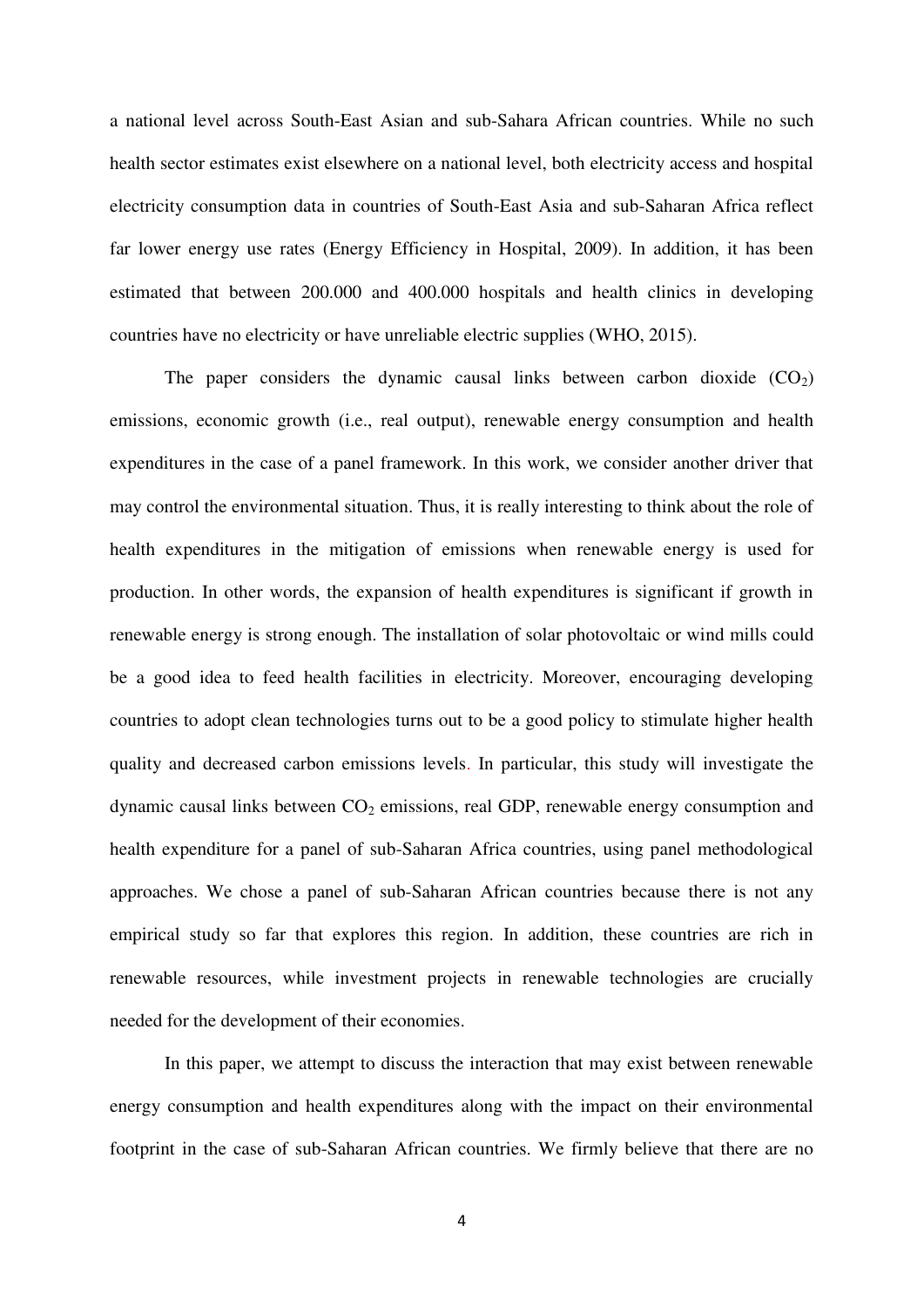empirical studies that have considered the dynamic links between these variables in this area. In addition, policymakers are expected to gain from the empirical findings in this analysis, while they will push them to consider seriously the health conditions of their citizens through the increase in health spending and the integration of clean technologies in their production round. Therefore, these projects will allow the further stimulation of their production growth, advancing their health quality and eliminating pollution levels caused by carbon emissions.

Earlier empirical analysis discusses the bidirectional interdependence between renewable energy consumption and economic growth (e.g., Sadorsky, 2009; Apergis and Payne, 2010a, 2010b, 2011; among others) or between renewable energy consumption and CO2 emissions (e.g., Apergis et al., 2010; Menyah and Rufael, 2010; Ben Jebli et al., 2015; Ben Jebli et al., 2016; Ben Jebli and Ben Youssef, 2015; among others). These previous empirical studies document that the presence of Granger causality as well as the direction of causality between output, renewable energy consumption and carbon emissions depends on the selected data, period under study and the methodologies used. Moreover, the strongest bidirectional causality between renewable energy and economic growth supports the feedback hypothesis either for the short or the long-run association among variables. Several other determinants (i.e., trade, tourism) of carbon emissions have been also taken into consideration in the recent literature, i.e. Ben Jebli and Ben Youssef (2015) and Ben Jebli et al. (2015) for the case of Tunisia. Trade is one of the decisive factors that influence the growth of pollution caused by those emissions. For a panel of OECD countries, Ben Jebli et al. (2015) illustrate that increasing trade or renewable energy reduces carbon emissions, while they recommend that more trade and more renewable energy consumption are efficient strategies to combat global warming in these countries. Other studies have considered that tourism may also have an impact on the degradation of environmental conditions. Ben Jebli et al. (2015) provide a model that investigates the dynamic causal links between  $CO<sub>2</sub>$  emissions, output, combustible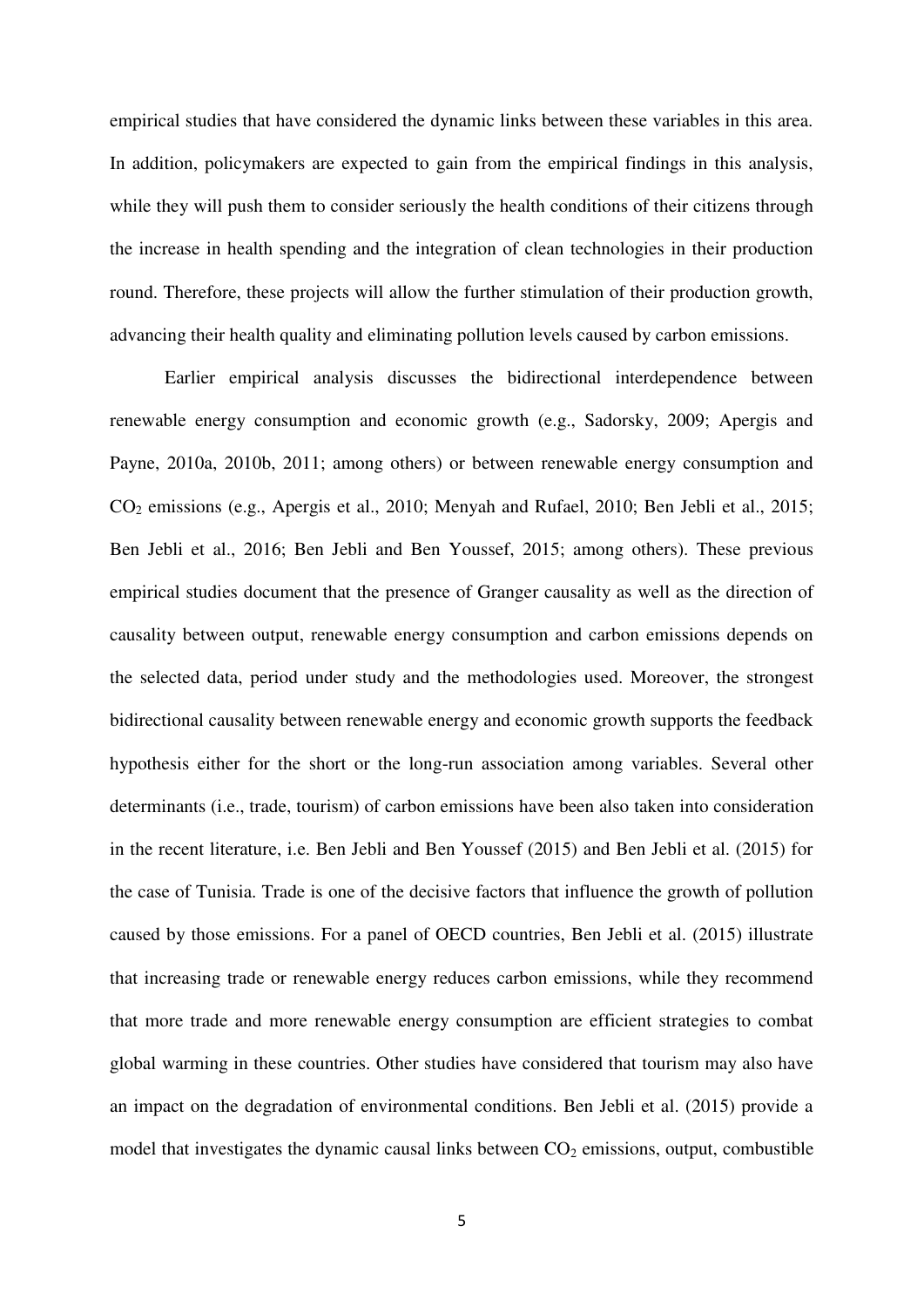renewable, waste consumption and international tourism in the case of Tunisia. Their results highlight that combustible renewable, waste consumption and international tourism all contribute to the increase of carbon emissions.

In the literature, there are no sufficient empirical studies that investigate the relationship between health expenditures and any other determinant, such as real output and carbon emissions). Jerret et al. (2003) explore the relation between healthcare expenditures and environmental factors in Canada (i.e., for 49 counties of Ontario) using a sequential two stage regression model to control for variables that may affect such expenditures. Their results document that both total toxic pollution output and per capita municipal environmental expenditures display significant relationships with health expenditures. In addition, the authors suggest that counties with higher pollution output levels demonstrate higher per capita health expenditures, while those that spend more on defending environmental quality levels demonstrate lower expenditures on health care.

The remaining of the paper is organized as follows. Section 2 describes the data set used and the empirical methodology employed. Section 3 presents the empirical results, while Section 4 provides a discussion of the findings obtained. Finally, Section 5 concludes the paper.

### **2. Data and empirical methodology**

#### *2.1. Data*

 $\overline{a}$ 

Annual data are obtained from the Word Bank Development Indicators (WDI, 2015) online database for a panel of 42 sub-Saharan Africa countries<sup>1</sup>, spanning the period 1995-2011. The variables used for the empirical study are per capita carbon dioxide emissions (*CO2*),

<sup>&</sup>lt;sup>1</sup> The selected countries are: Angola – Benin - Botswana – Burkina Faso - Burundi - Capo Verde - Cameroon – Central Africa - Chad - Comoros – Congo Dem – Congo Rep – Ivory Cost – Equatorial Guinea - Eritrea - Ethiopia - Gabon - Gambia - Ghana - Guinea – Guinea-Bissau - Kenya - Madagascar - Malawi - Mali - Mauritania - Mauritius – Mozambique- Namibia - Niger - Nigeria - Rwanda - Seychelles – Senegal - Sierra Leonne – South Africa - Sudan - Swaziland - Tanzania - Togo - Uganda – Zambia.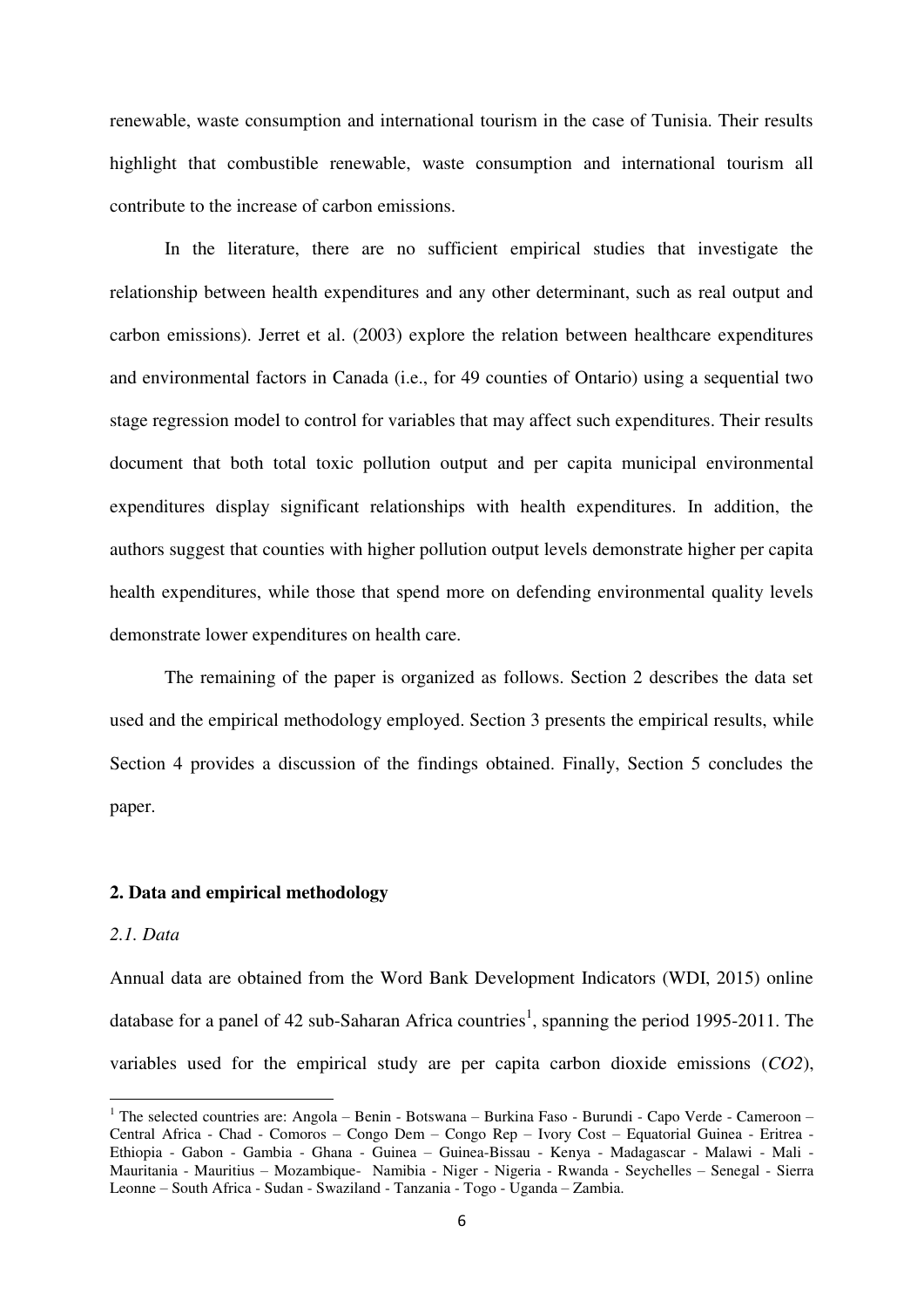measured in metric tons of oil equivalent, per capita real gross domestic product (*Y*), measured in constant 2005 prices, renewable energy consumption (*RE*), measured as a share of total final energy consumption, health expenditures (*HE*), measured as a share of total GDP. Depending on data availability, the empirical analysis includes the maximum number of observations.

#### *2.2. Empirical methodology*

The empirical analysis considers a model that examines the dynamic causalities between  $CO<sub>2</sub>$ emissions, real GDP, renewable energy consumption and health expenditures. Precisely, we have considered that health expenditures can have an important impact on the environmental situation. Thus, our empirical model is developed as follows:

$$
CO_{2it} = f(Y_{it}, RE_{it}, HE_{it})
$$
\n<sup>(1)</sup>

The natural logarithmic transformation of Eq. (1) yields the following equation:

$$
LNCO_{2it} = \alpha_i + \beta_i t + \delta_{1i} LNY_{it} + \delta_{2i} LNRE_{it} + \delta_{3i} LNHE_{it} + \varepsilon_{it}
$$
\n(2)

where *LN* denotes logarithmic transformations,  $i = 1,..., N$  for each country in the panel,  $t = 1, \ldots, T$  denotes the time period and  $\varepsilon$  denotes the stochastic error term. The parameter  $\alpha_i$ allows for the possibility of country-specific fixed effects.

Before testing the integration order of the analysis time series, it is essential to proceeds through testing the degree of cross-sectional dependence (CD) through the statistic recommended by Pesaran (2004). The residual statistic test of Pesaran (2004) allows selecting which panel unit root tests can be chosen: either first-generation unit root tests (traditional panel unit root tests) or second-generation unit root tests. Traditional panel unit root tests of the first generation used on the present study are five: Breitung (2000), Levin et al. (2002), Im et al. (2003), Fisher Augmented Dickey and Fuller (ADF) (1979), and Phillips and Perron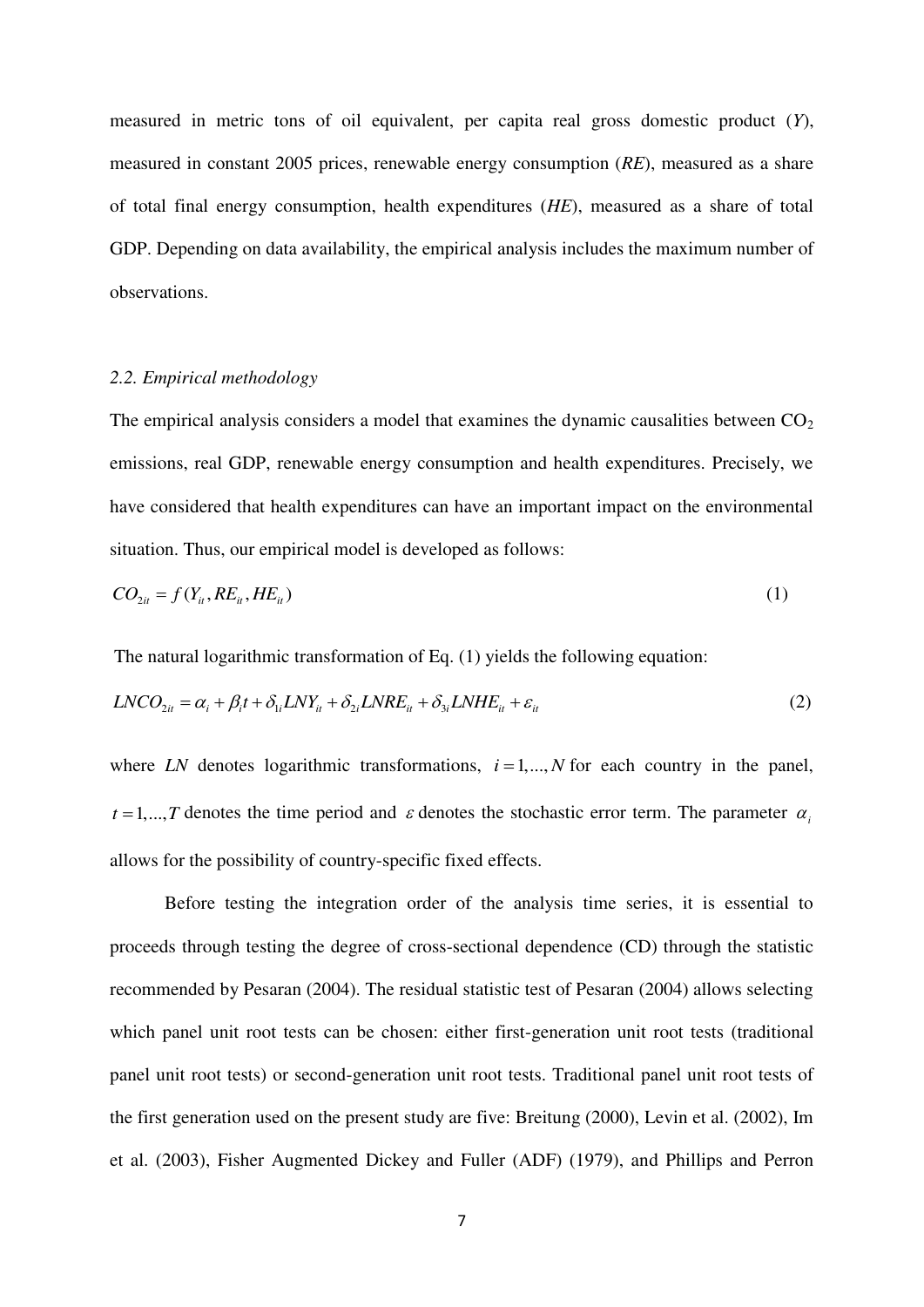(1988). The employment of second generation unit toot test by Pesaran (2007) is more suitable for testing the stationary proprieties of variables. The cross-sectional augmented IPS (CIPS) unit root test, developed by Pesaran (2007), supports the null hypothesis of a unit root, while the alternative hypothesis suggests that the variable is stationary. The Pesaran (2004)'s test is computed from the augmented Dickey-Fuller (1979) regression corresponding to each variable in the model. This statistic is measured as an average of all pair-wise correlation estimated coefficients. The null hypothesis of the CD test suggests that residual cross-section is independent, while the alternative hypothesis reveals that residual is dependent.

Next, to determine the integration order of the analysis variables is needed to examine the cointegration between them. If the variables are integrated of order one then we investigate the presence of a long-run association within a heterogeneous panel using Pedroni's (2004) panel cointegration approach. The null hypothesis is that there is no cointegration, while the alternative hypothesis is that variables are cointegrated. All the tests are running with individual intercept and deterministic trend. The deviation to the long-run relationship is determined by the residuals presented in equation (2).

If there is a long-run relationship between variable, then we estimate the long-run coefficients using both the fully modified OLS (FMOLS) approach proposed by Pedroni (2001, 2004) and the dynamic OLS (DOLS) methodological approach developed by Kao and Chiang (2000) and Mark and Sul (2003). Both of these methodologies are substantially effective, given that they take explicitly into account the endogeneity of regressors, while they correct for serial correlation.

The last step of the empirical analysis involves the testing of both the short- and longrun causalities between  $CO<sub>2</sub>$  emissions, real GDP, renewable energy consumption and health expenditures through the two steps procedure recommended by Engle and Granger (1987). The estimation of the dynamic vector error correction model (VECM) is given as follows: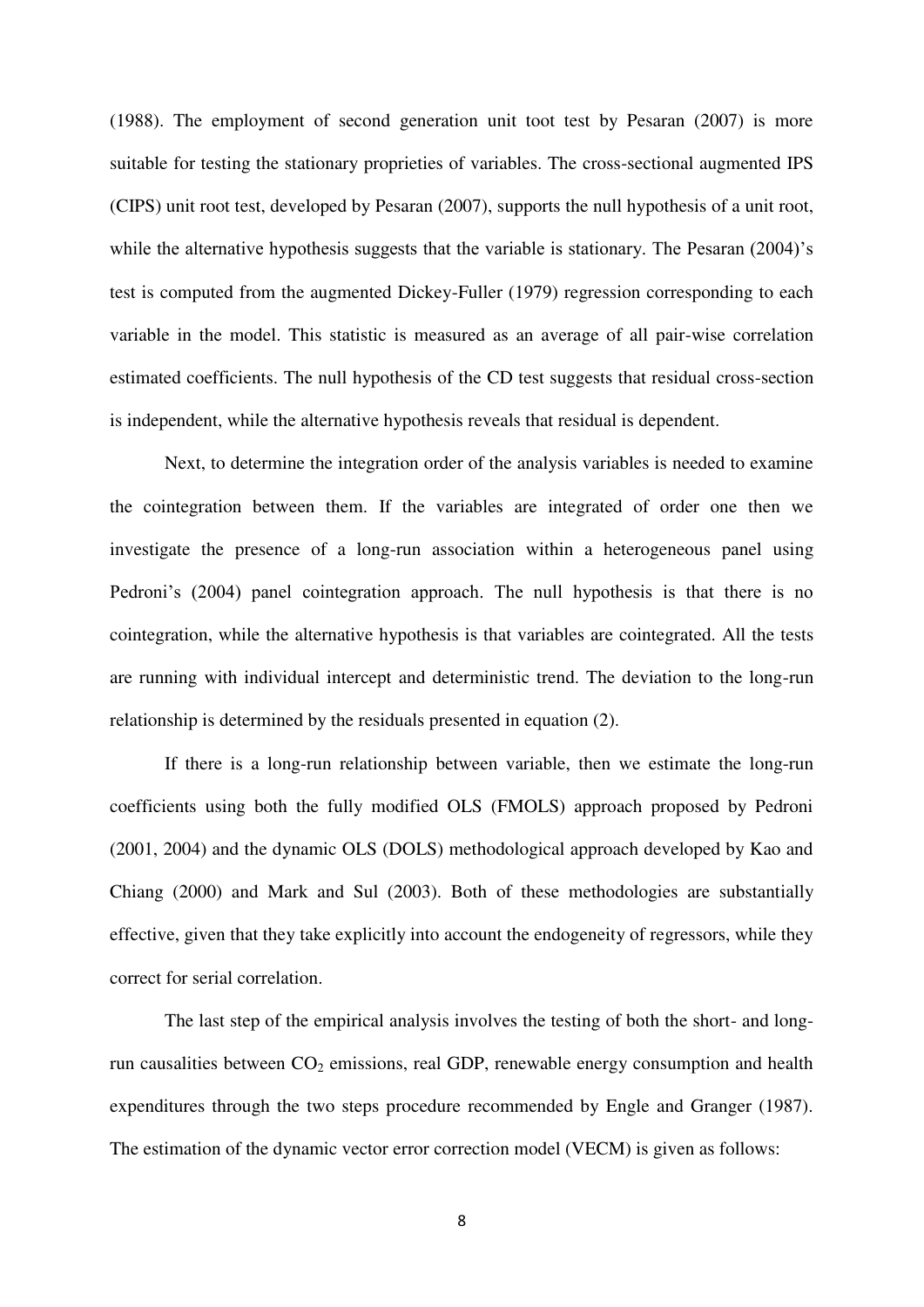$$
\begin{bmatrix}\n\Delta LNCO_{2it} \\
\Delta LNY_{it} \\
\Delta LNRE_{it} \\
\Delta LNH_{it}\n\end{bmatrix} =\n\begin{bmatrix}\n\chi_{1} \\
\chi_{2} \\
\chi_{3} \\
\chi_{4}\n\end{bmatrix} +\n\begin{bmatrix}\n\theta_{11p} & \theta_{12p} & \theta_{13p} & \theta_{14p} \\
\theta_{21p} & \theta_{22p} & \theta_{23p} & \theta_{24p} \\
\theta_{31p} & \theta_{32p} & \theta_{33p} & \theta_{34p} \\
\theta_{41p} & \theta_{42p} & \theta_{43p} & \theta_{44p}\n\end{bmatrix}
$$
\n(3)\n
$$
\times\n\begin{bmatrix}\n\Delta LNCO_{2it-1} \\
\Delta LNY_{it-1} \\
\Delta LNRE_{it-1} \\
\Delta LNRE_{it-1} \\
\Delta LNH_{it-1}\n\end{bmatrix} +\n\begin{bmatrix}\n\varphi_{1} \\
\varphi_{2} \\
\varphi_{3} \\
\varphi_{4}\n\end{bmatrix} ect_{it-1} +\n\begin{bmatrix}\n\mu_{1it} \\
\mu_{2it} \\
\mu_{3it} \\
\mu_{4it}\n\end{bmatrix}
$$

where  $\Delta$  is the first difference operator; the autoregression lag length, *q*, is determined by the Schwarz Information Criterion (SIC);  $\mu$  is a random error term; *ect* is the error correction term derived from the long-run relationship of equation (2). We consider the pairwise Granger causalities tests for the short-run relationships. These tests are established by the significance of the F-statistics. Moreover, the computed t-statistics of the lagged *ect* corresponding to each equation presented in the VECM are designed to examine the significance of the long-run relationships.

#### **3. Empirical analysis**

1 4 4

 $\begin{array}{ccc}LMH_{_{l{t-1}}}& & \left\lfloor\,\phi_{_{4}}\,\right\rfloor & & \left\lfloor\,\mu_{_{4{l}t}}\,\right\rfloor\end{array}$ 

The results of the CD test are reported in Table 1 and indicate the rejection of the null hypothesis of no cross-section dependence in the panel.

#### **[Insert Table 1 about here]**

Thus, the traditional unit root tests (first-generation) provide bias of estimation. So, it is desirable to use the second generation unit root tests to check for the order of integration of each analysis variable. The panel unit root tests results of the first and the second generation are reported in Table 2. These findings indicate that all variables under investigation are integrated of order one.

#### **[Insert Table 2 about here]**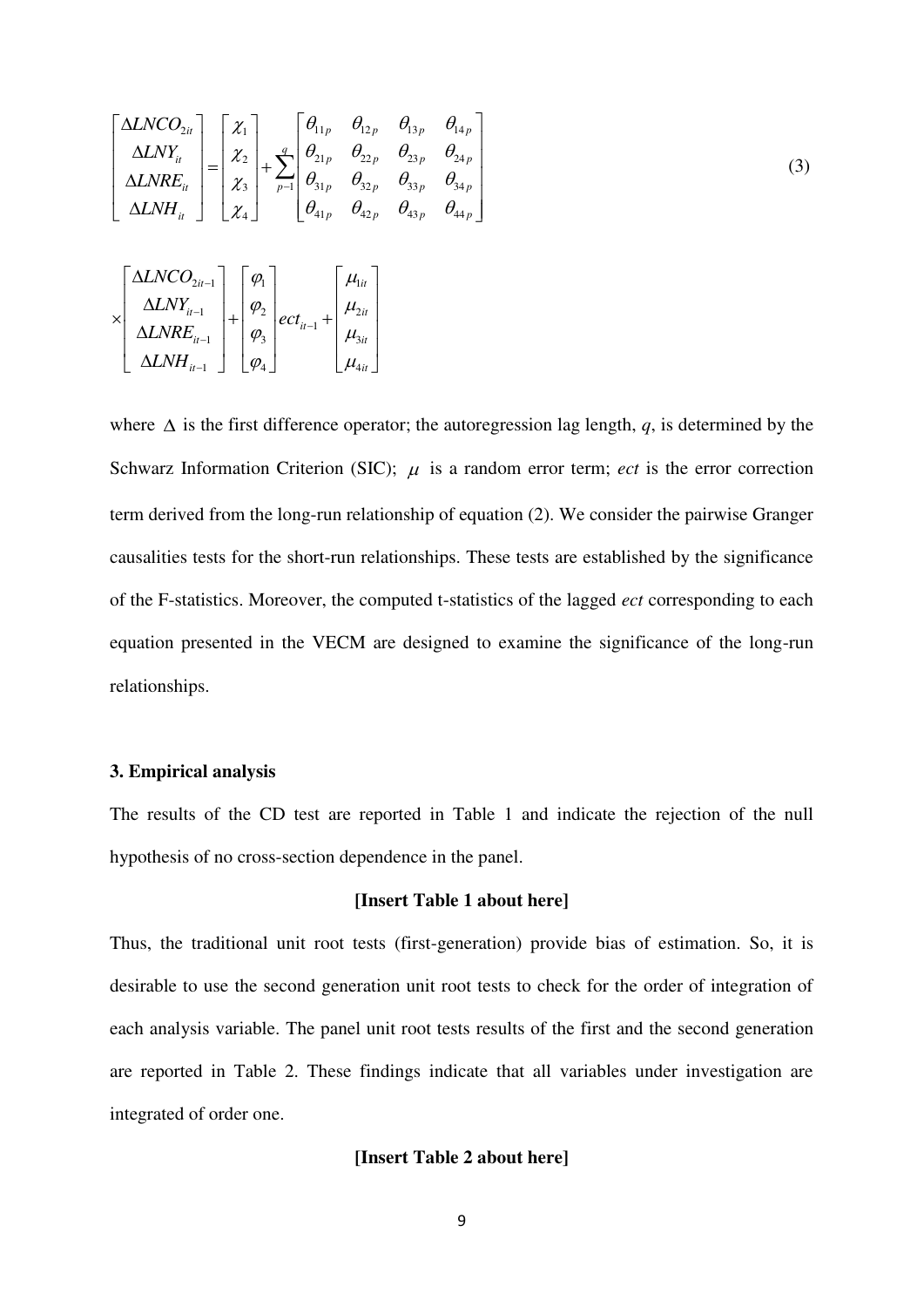Next, the long-run cointegration properties are explored through Pedroni (2004)'s cointegration tests. Table 3 reports the results of the seven tests proposed by Pedroni (2004). They illustrate and confirm the presence of cointegration across the variables under study.

# **[Insert Table 3 about here]**

In the following stage of the empirical analysis, The long-run elasticities are computed using both FMOLS and DOLS methodologies. The estimations include both an intercept and a deterministic trend. The results are reported in Table 4 and they document that all coefficients are statistically significant at the 1% level. According to these elasticity estimates, real GDP is positively associated with increased pollution levels caused by carbon emissions, while both renewable energy consumption and health expenditures contribute to lower levels of emissions in the long-run. In particular, the FMOLS long-run estimates highlight that a 1% increase in real GDP leads to increases in carbon emissions by 1.09%, while a 1% increase in both renewable energy consumption and health expenditures leads to lower carbon emissions by 0.29% and 0.21%, respectively. In terms of the DOLS methodological approach, the logrun estimates indicate that a 1% increase in carbon emissions leads to increases in real GDP by 1.05%, while a 1% increase in both renewable energy consumption and health expenditures leads to lower emissions by 0.32% and 0.17%, respectively.

#### **[Insert Table 4 about here]**

Next, the results of the causality tests for both the short- and the long-run relationships are reported in Table 5. According to the significance of the F-statistics of the pairwise Granger causality results, in the short-run, there is *i)* a unidirectional causality running from real GDP to carbon emissions; *ii)* a bidirectional causality between carbon emissions and renewable energy consumption; *iii*) a unidirectional causality running from real GDP to renewable energy consumption; and *v*) a unidirectional causality running from real GDP to health expenditures. In the long-run, the significance of the error correction terms in each equation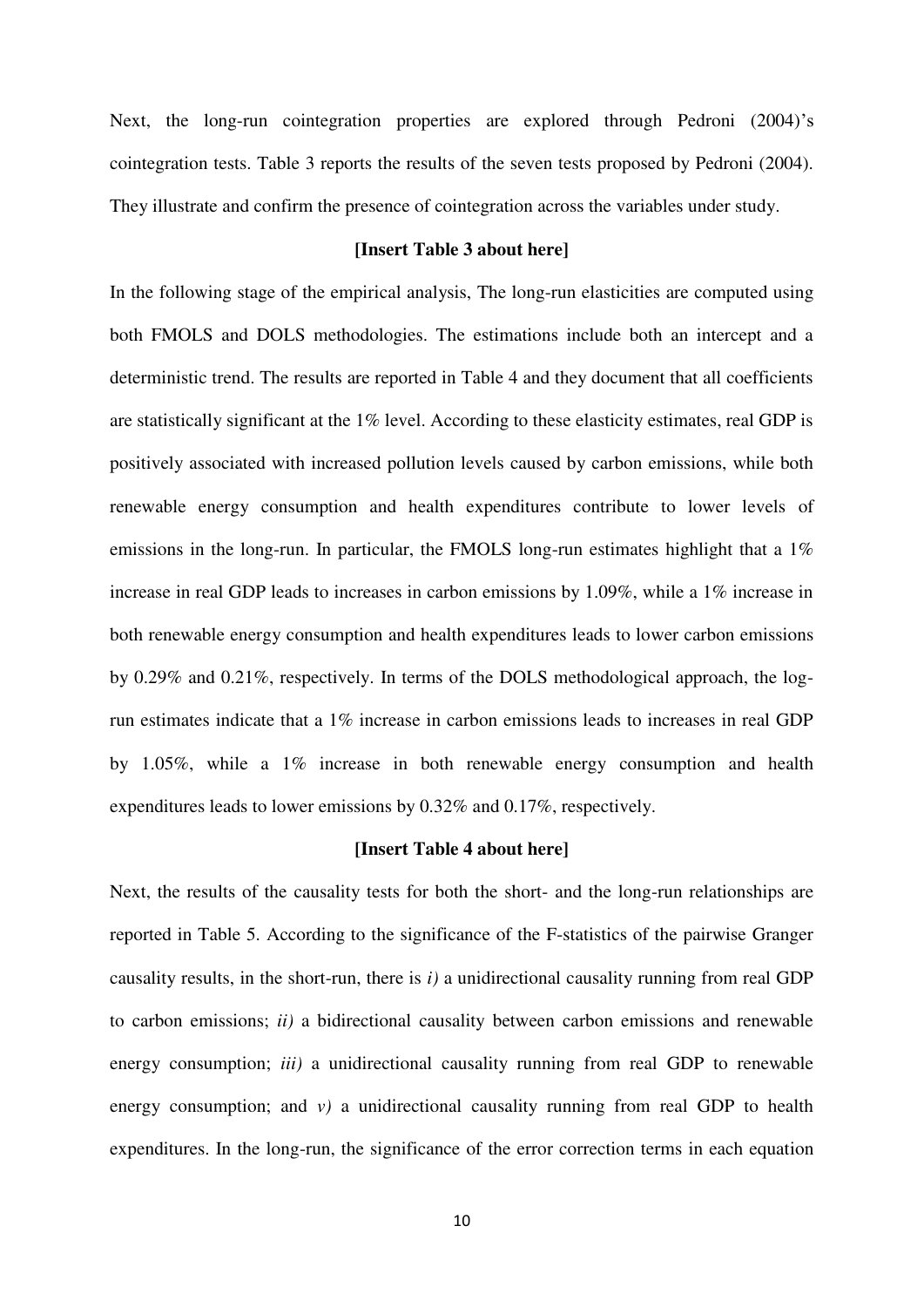records that the error correction terms in both the carbon emissions and health expenditures equations are statistically significant at the 1% level, indicating that there is a bidirectional long-run causality between carbon emissions and health expenditures.

#### **[Insert Table 5 about here]**

Finally to provide robust evidence to the above causality tests, we will attempt to identify the direction and sign of causality through the panel causality test developed by Canning and Pedroni (2008). The test makes use of the corresponding to panel cointegration error correction model. However, the test, as well as the algorithm associated with it, is valid only for bivariate modeling approaches. Therefore, we will explore the size of causality between: i) carbon emissions and heath expenditures, ii) real income and carbon emissions, iii) real income and renewable energy, iv) carbon emissions and renewable energy, and v) real income and health expenditures. The coefficients  $\lambda_1$  and  $\lambda_2$  correspond to the error correction equations (i.e., for the two variables each time in the model) and they show the speed of adjustment to equilibrium. In order to get the presence of the long-run relationship, causality implies that at least one of the  $\lambda$  coefficients must be different from zero. According to the test of Canning and Pedroni, the null hypothesis is that there is no panel causality. They report two tests in order to investigate the validity of the null hypothesis. First, they report the group mean (GM) test which yields:

$$
\overline{\lambda}_1 = \sum_{i=1}^{N} \lambda_{1i} / N
$$

with N being the number of countries in the panel. The test assesses the null hypothesis that variable X does not cause variable Y. The test statistic has a standard normal distribution. The second test they develop is the Lambda-Pearson (LP) panel test, which yields: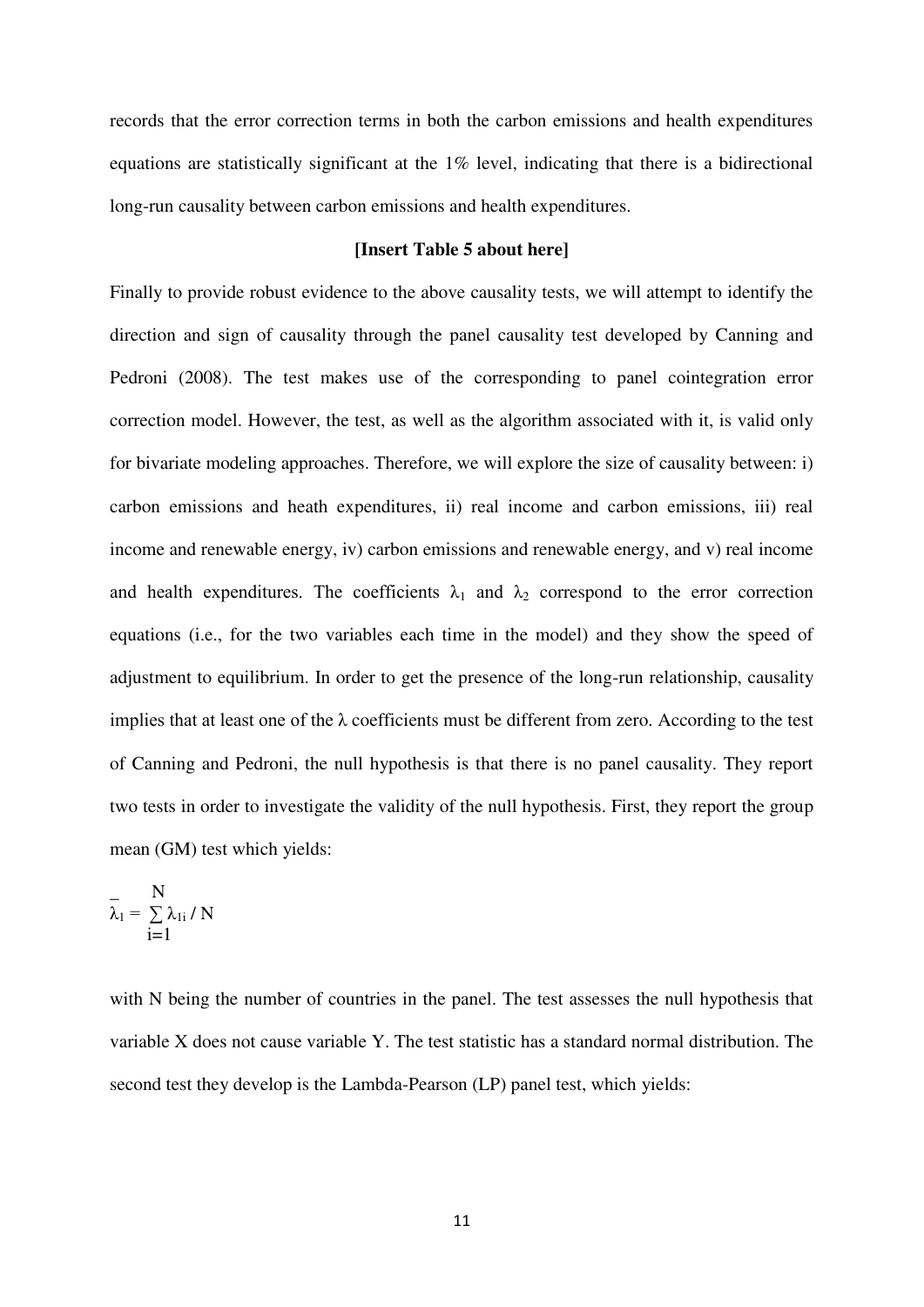$$
p_\lambda = \; -2 \; \underset{i=1}{\overset{N}{\sum}} ln p \lambda_{2i}
$$

where  $lnp\lambda_{2i}$  is the log of the p-value coming from the t-test statistic used to test the null hypothesis. This test combines p-values associated with each of the individual countries that make up the panel. The LP statistic follows a chi-square distribution with 2N degrees of freedom. For each country i if a causal connection exists, then the sign of the long run impact is equal to sign(- $\lambda_1/\lambda_2$ ). The estimates for  $\lambda_{1i}$  and  $\lambda_{2i}$  are normally distributed, so the ratio will be Cauchy distributed. Canning and Pedroni (2008) develop a bootstrap test based on the median of these ratios. The sign on  $-\lambda_1/\lambda_2$  is considered as a test of the impact of the long-run as well as a test of the sign of that long-run effect. Table 6 reports the long-run Granger causality tests and they document the following findings:

- In terms of panel long-run causality running from real income to carbon emissions, both GM and LP statistics recommend the rejection of the null hypothesis of no causality at the 1% significance level, while the reverse causality does not hold. In addition, the same holds for causality running from real income to renewable energy consumption, as well as for causality running from real income to health expenditures.

- In terms of panel long-run causality running from carbon emissions to renewable energy consumption, the results reveal the presence of bidirectional causality between these two variables.

- By contrast, in terms of panel long-run causality between carbon emissions and health expenditures, the findings document the absence of any causality between these two variables. - In terms of the sign effect, based on the ratio of lambda coefficients reported in the last column, the evidence reveals a positive sign across all combinations under investigation.

 Overall, the new causality tests, not only confirm the causality links obtained earlier, but also they reveal that the sign of causality remains consistently positive, indicating that: i)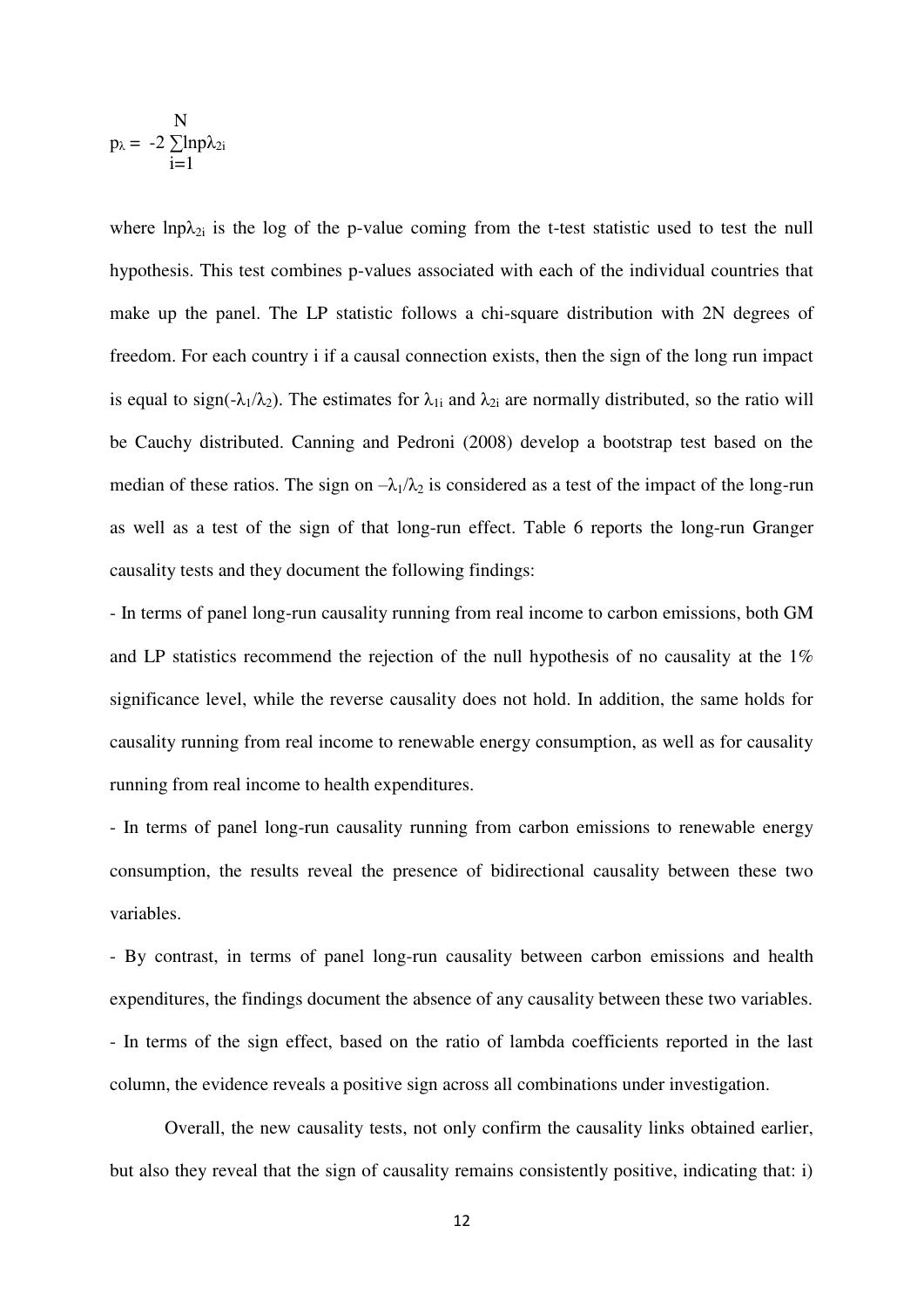the growth paths followed by the Sub-Sahara African countries contribute to higher carbon emissions levels, ii) these growth paths lead to the adoption of higher levels of energy consumption coming from renewable sources, iii) higher growth rates can sustain higher expenses going to the healthcare sector, iv) the adoption of more renewable energy sources leads to lower carbon emissions levels, while v) it seems that there is no link between carbon emissions and health expenditures (probably to the inadequate resources spent on the health care sector).

#### **[Insert Table 6 about here]**

### **4. Discussion**

In this section we discuss the results reached earlier in the empirical study. The dynamic causal linkages between carbon emissions, real GDP, renewable energy consumption and health expenditures have been investigated for sub-Saharan countries. The directions of causalities results are reported in a simple figure presentation (Figure 1). They point out that the presence of a unidirectional short-run causality running from real GDP to carbon emissions is consistent with those reached by Ben Jebli et al. (2015) in the case of Tunisia; Jalil and Mahmud (2009) in the case of China; and Ben Jebli and Ben Youssef (2015) in the case of Tunisia. These findings imply that any variation in the expansion of economic growth is expected to affect the environmental footprint in the region, which is consistent given that the majority of sub-Saharan African countries have not yet reached the required level of real GDP that allows reduced emissions levels.

Causality results also reveal a bidirectional short-run causality between renewable energy consumption and carbon emissions, indicating that renewable energy consumption causes carbon emissions, while carbon emissions cause renewable energy consumption as well in the short-run. In other words, any increases in the share of renewable energy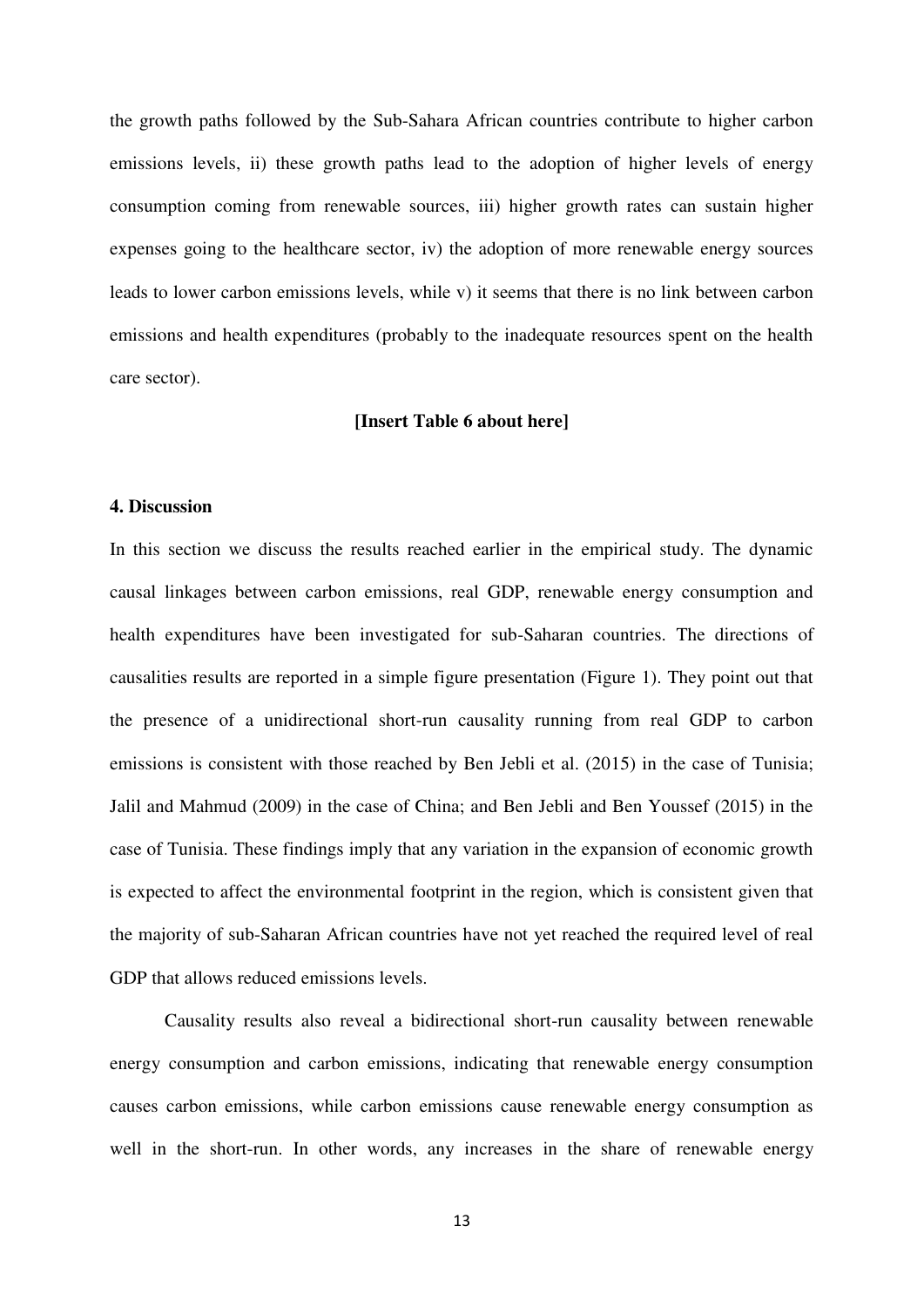consumption affect the variation of pollution in the region. Moreover, if the degree of pollution caused by carbon emissions increases, this can generate certain changes in the share of renewable energy used for production purposes. These findings are consistent with those reached by Apergis et al. (2010) in the case of a panel of 19 developed and developing countries, but not in line with those presented by Menyah and Rufael (2010) who find the absence of causality between carbon emissions and renewable energy consumption in the case of the US.

The short-run interaction between economic growth and renewable energy consumption is unidirectional without any feedback. In other words, causality findings suggest that only renewable energy consumption affects economic growth, finding that is consistent with the growth hypothesis. Otherwise, the evolution of economic activities across the countries in the sub-Saharan region has an impact on the conservation share of renewable energy in the short-run. In addition, there is no direct or indirect short-run causal link between health expenditures and renewable energy consumption, a finding that has not been previously investigated in the literature. These finding point out the role that renewable energy can play in the health footprint of sub-Saharan population, given that the region is characterized by a wealth of renewables sources unexploited. Moreover, access to health care can be improved and turn to be more reliable through renewable energy systems. If the countries in the area exploit their share of natural resources, then this can be substantially beneficial for their savings levels, allowing them to significantly reduce air pollution levels and then, to improve the quality of the health conditions of their citizens. In the sub-Saharan African countries, energy challenges impact extremely on the global performance of the region's social and economic indicators. In fact, the region's relatively poor health indicators can be greatly improved with the provision of modern energy services. Moreover, the installation of the modern renewable energy projects is not used only to heat water, or to cook, but also to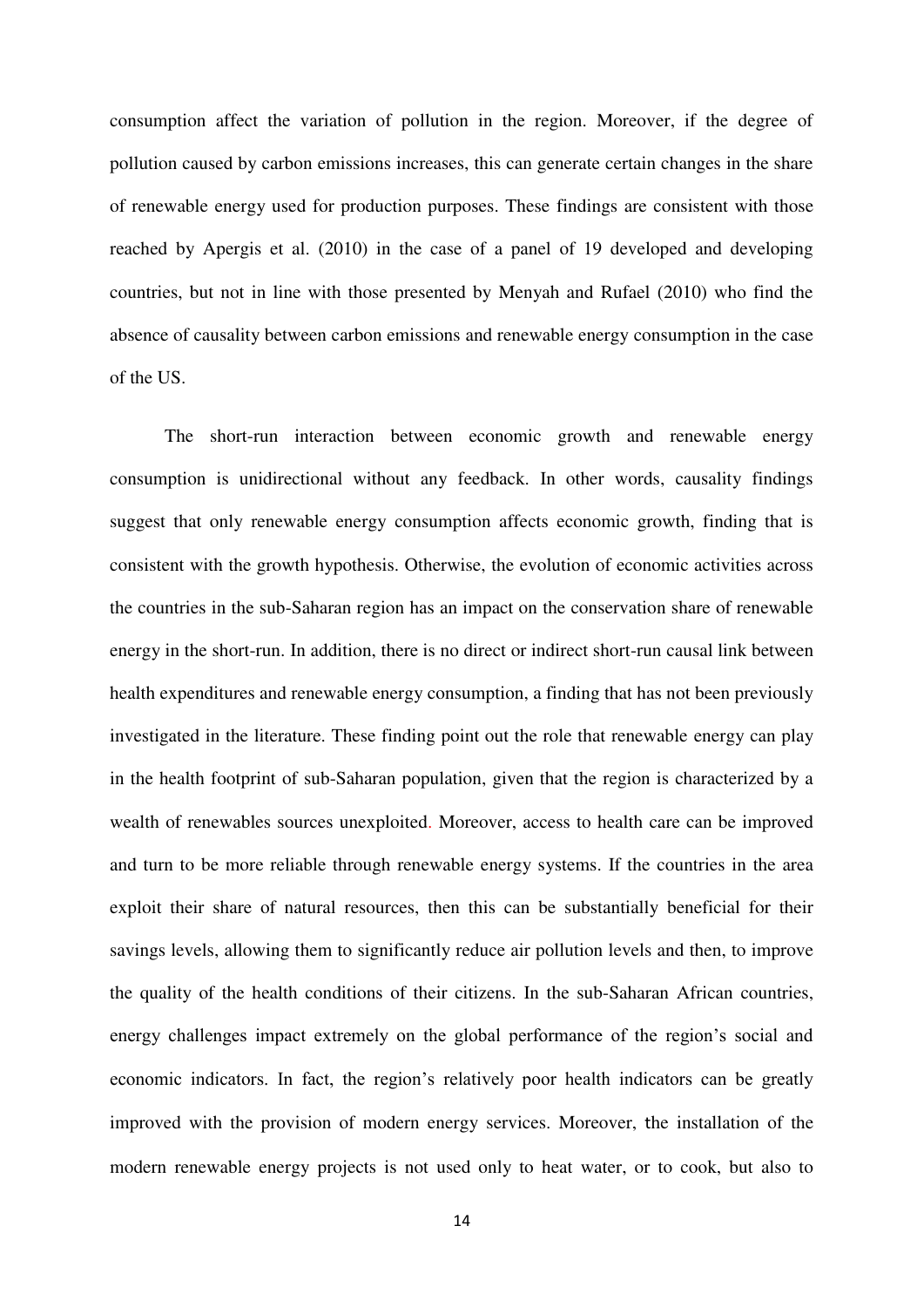transform it into electrical energy (i.e., solar, wind, geothermal). This phenomenon is extremely vital for the poor countries in the region, because access to electricity from health facilities can lead to better health care conditions (ICSU, 2007). More specifically, in remote and resources-poor locations, renewable energy can supply electricity for lifesaving processes that might not otherwise be possible (WHO, 2015).

Furthermore, causality results illustrate the presence of a short-run unidirectional causality running from real output to health expenditures, indicating that, in the short-run, real growth can cause health expenditures, while the reverse does not hold. Any augmentation in the economic activities added values in the area shortly contributes to increases in expenditures reserved to healthcare. The long-run interdependence between carbon emissions and health expenditures is found to be bidirectional, indicating that there is a strong correlation between the expansion of pollution and the growth of health expenditures.

#### **5. Conclusions and policy implications**

This paper investigated the dynamic causal links between carbon emissions, real output, renewable energy consumption and health expenditures for a panel of 42 sub-Saharan African countries, spanning the period 1995-2011. The empirical analysis made use of a number of methodologies in relevance to panel data, including  $2<sup>nd</sup>$  generation panel unit root tests, panel cointegration approaches, panel long-run estimates, and panel causality tests to check out for the interaction between the variables. The primary goal of this study was to: i) examine the impact of both renewable energy consumption and health expenditures on the environmental conditions in the area, and ii) to investigate the short- and long-run association among the variables under study.

The empirical findings documented that the variables under consideration were cointegrated, while the FMOLS and DOLS long-run estimates documented that both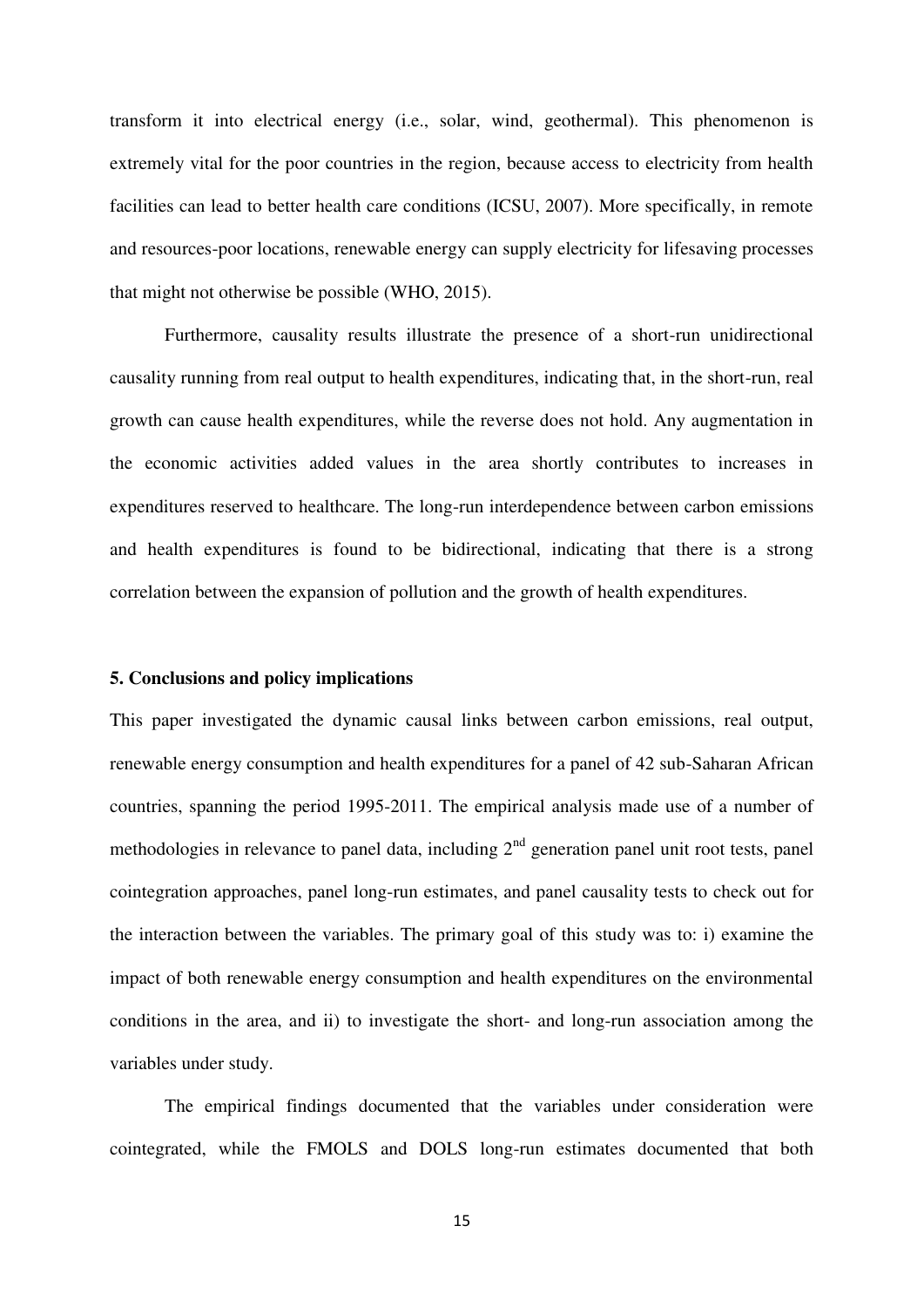renewable energy consumption and health expenditures contributed to lower carbon emissions levels. Interestingly, causality suggested that there were no short- and long-run relationships between renewable energy consumption and health expenditures. However, there was a bidirectional long-run causality between carbon emissions and health expenditures.

The policy recommendations raised by the empirical findings are associated with: i) more renewable energy could be a policy strategy that motivates economic sectors, while it would significantly reduce carbon emissions levels in the region; ii) policy makers in these countries should devote a substantial part of the state budget to health expenditures, since such expenses could be a good path to combat global warming; and iii) the use of renewable energy as well as the expansion of health expenditures seems to be the major drivers for reduced pollution levels.

Although the easy recommendation is the expansion of renewable sources of energy, this is not highly viable for these countries, because of cash constraints and lack of supply infrastructure. Similarly, clean-burning biofuels may be also appropriate solutions in the longrun, but are not likely to satisfy household energy needs for poor rural consumers. Therefore, it would be a very good opportunity for further research to explore potential financing mechanisms that will promote renewable energy expansion, without jeopardizing the growth path of those countries in the sun-Saharan African region.

#### **References**

- Apergis, N., Payne, J.E., 2010a. Renewable energy consumption and economic growth evidence from a panel of OECD countries. Energy Policy, 38, 656-660.
- Apergis, N., Payne, J.E., 2010b. Renewable energy consumption and growth in Eurasia. Energy Economics, 32, 1392-1397.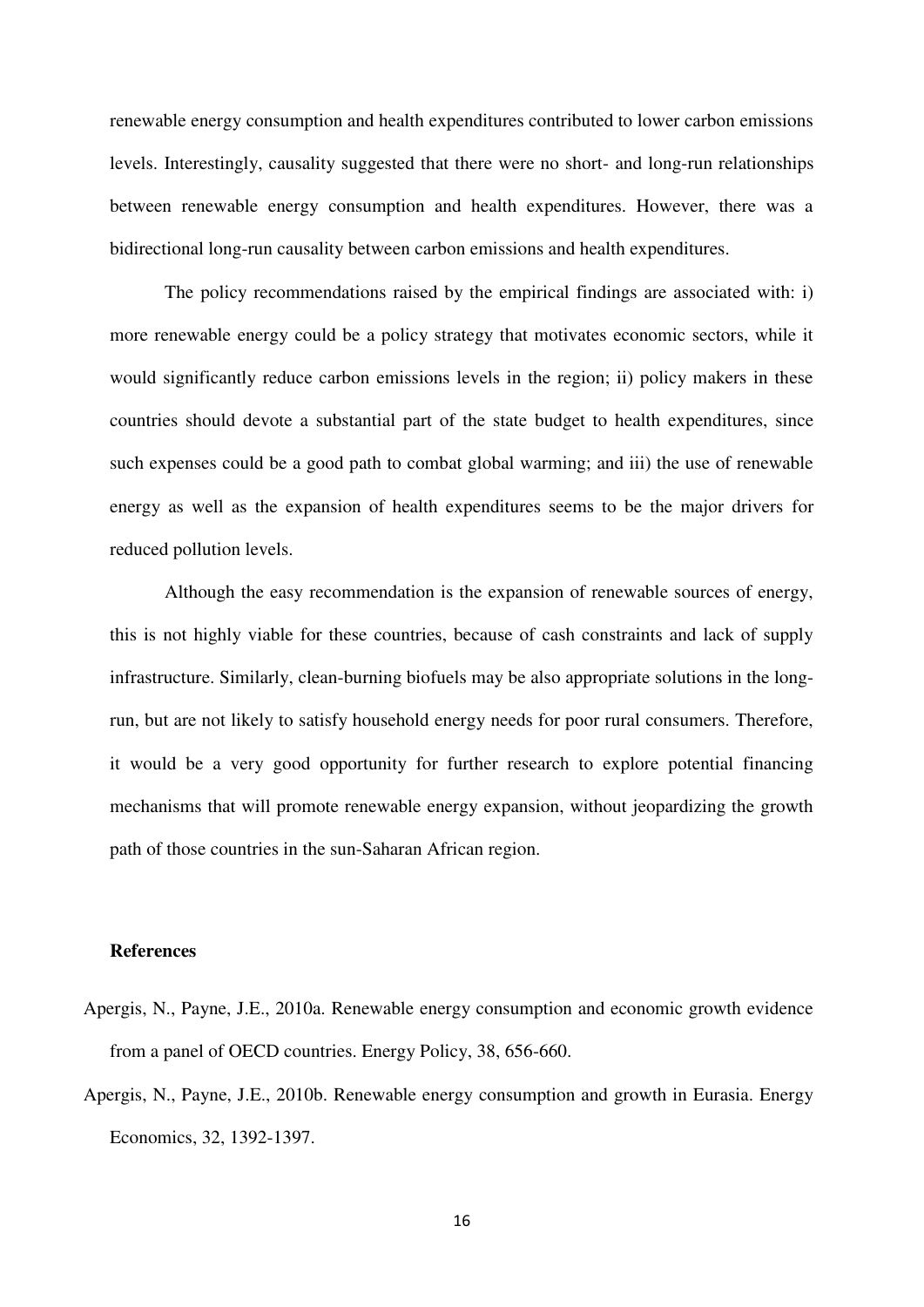- Apergis, N., Payne, J.E., 2011. The renewable energy consumption-growth nexus in Central America. Applied Energy, 88, 343-347.
- Apergis, N., Payne, J.E., Menyah, K., Wolde-Rufael, Y., 2010. On the causal dynamics between emissions, nuclear energy, renewable energy, and economic growth. Ecological Economics, 69, 2255-2260.
- Ben Jebli, M., Ben Youssef, S., 2015. The environmental Kuznets curve, economic growth, renewable and non-renewable energy, and trade in Tunisia. Renewable and Sustainable Energy Reviews, 47, 173-185.
- Ben Jebli, M., Ben Youssef, S., Apergis, N., 2015. The dynamic interaction between combustible renewables and waste consumption and international tourism: the case of Tunisia. Environmental Science and Pollution Research, 22, 12050-12061.
- Ben Jebli, M., Ben Youssef, S. and Ozturk, I., 2015. The Role of Renewable Energy Consumption and Trade: Environmental Kuznets Curve Analysis for Sub-Saharan Africa Countries. African Development Review, 27, 288–300. doi: 10.1111/1467-8268.12147.
- Ben Jebli, M., Ben Youssef, S., Ozturk, I., 2016. Testing environmental Kuznets curve hypothesis: The role of renewable and non-renewable energy consumption and trade in OECD countries. Ecological Indicators, 60, 824-831.
- Breitung, J., 2000. The Local Power of Some Unit Root Tests for Panel Data, in: B.Baltagi (Ed.) NonStationary Panels, Panel Cointegration, and Dynamic Panels, Advances in Econometrics, 15, 161-178, JAI Press, Amsterdam.
- Canning, D. and Pedroni, P. 2008. Infrastructure, long-run economic growth and causality tests for cointegrated panels. The Manchester School, 76, 504-527
- Dickey, D. and W. Fuller 1979. Distribution of the estimators for autoregressive time series with a unit root. Journal of the American Statistical Association, 74, 427-431.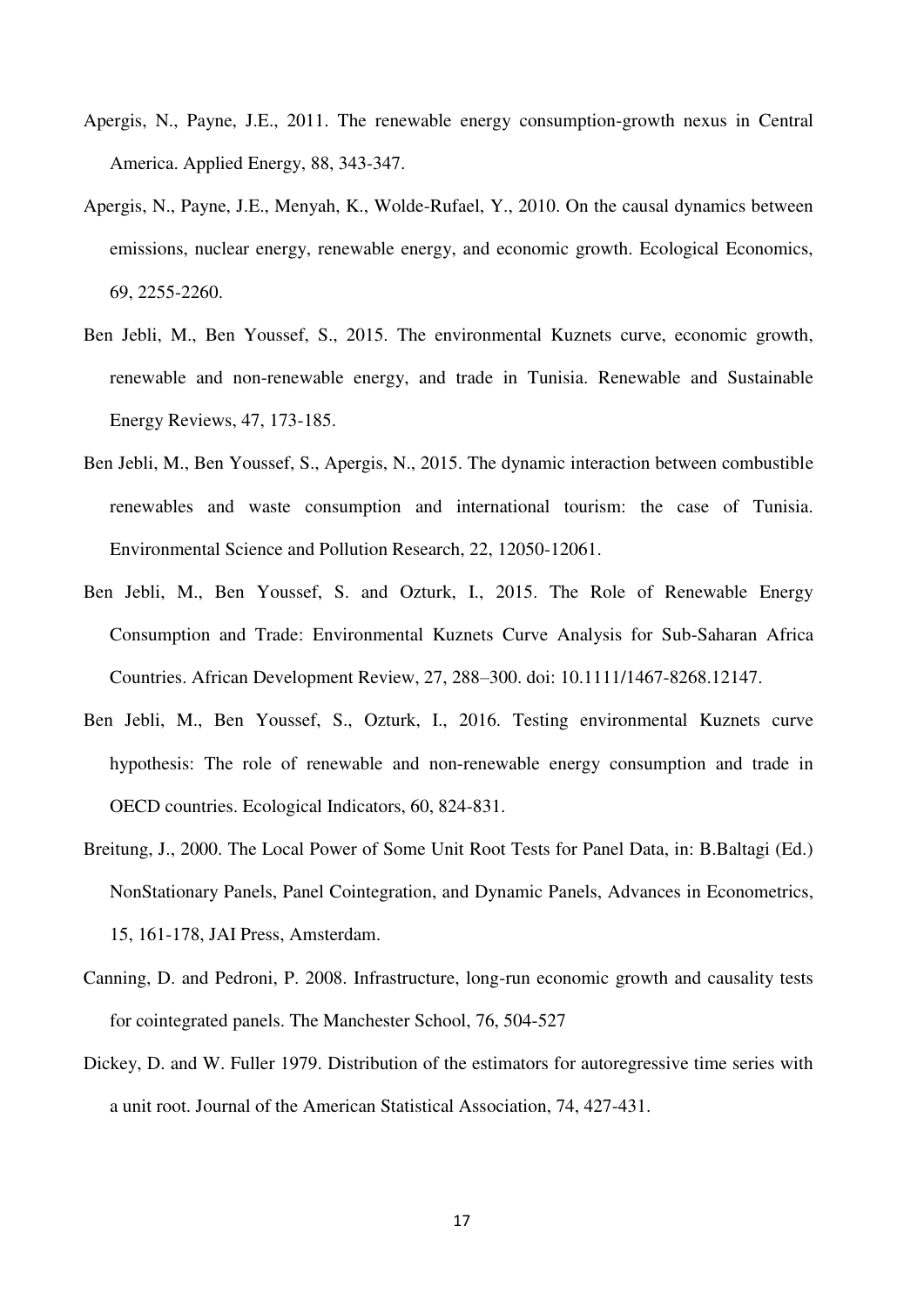- Energy efficiency in hospitals., 2009. Best practice guide. New Delhi, USAID/India, 2009. (http://eco3.org/energy-efficiency-in-hospitals-bestpractice- guide-2/).
- Engle, R.F., Granger C.W.J., 1987. Co-integration and error correction: Representation, estimation, and testing. Econometrica, 55, 251-276.
- Im, K.S., Pesaran, M.H., Shin, Y., 2003. Testing for unit roots in heterogeneous panels. Journal of Econometrics, 115, 53-74.
- International Council for Science., 2007. Sustainable Energy in sub-Saharan Africa. ICSU Regional Office for Africa, Science Plan. Accessed at: www.icsu-africa.org.
- Jalil, A., Mahmud, S.F., 2009. Environment Kuznets curve for  $CO<sub>2</sub>$  emissions: A cointegration analysis for China. Energy Policy, 37, 5167-5172.
- Jerrett, M., Eyles, J., Dufournaud, C., Birch, S., 2003. Environmental influences on health care expenditures: an exploratory analysis from Ontario, Canada. Journal of Epidemiology and Community Health, 57, 334–338.
- Levin, A., Lin, C.F., Chu, C.S., 2002. Unit root tests in panel data: asymptotic and finite-sample properties. Journal of Econometrics, 108, 1-24.
- Mark, N.C., Sul, D., 2003. Cointegration vector estimation by panel DOLS and long-run money demand. Oxford Bulletin of Economics and Statistics, 65, 655-680.
- Menyah, K., Wolde-Rufael, Y., 2010.  $CO<sub>2</sub>$  emissions, nuclear energy, renewable energy and economic growth in the US. Energy Policy, 38, 2911-2915
- Pedroni, P., 2001. Purchasing power parity tests in cointegrated panels. The Review of Economics and Statistics, 83, 727-731.
- Pedroni, P., 2004. Panel cointegration: Asymptotic and finite sample properties of pooled time series tests with an application to the PPP hypothesis. Econometric Theory, 20, 597-625.
- Pesaran, M., 2007. A simple panel unit root test in the presence of cross-section dependence. Journal of Applied Econometrics, 22, 265-312.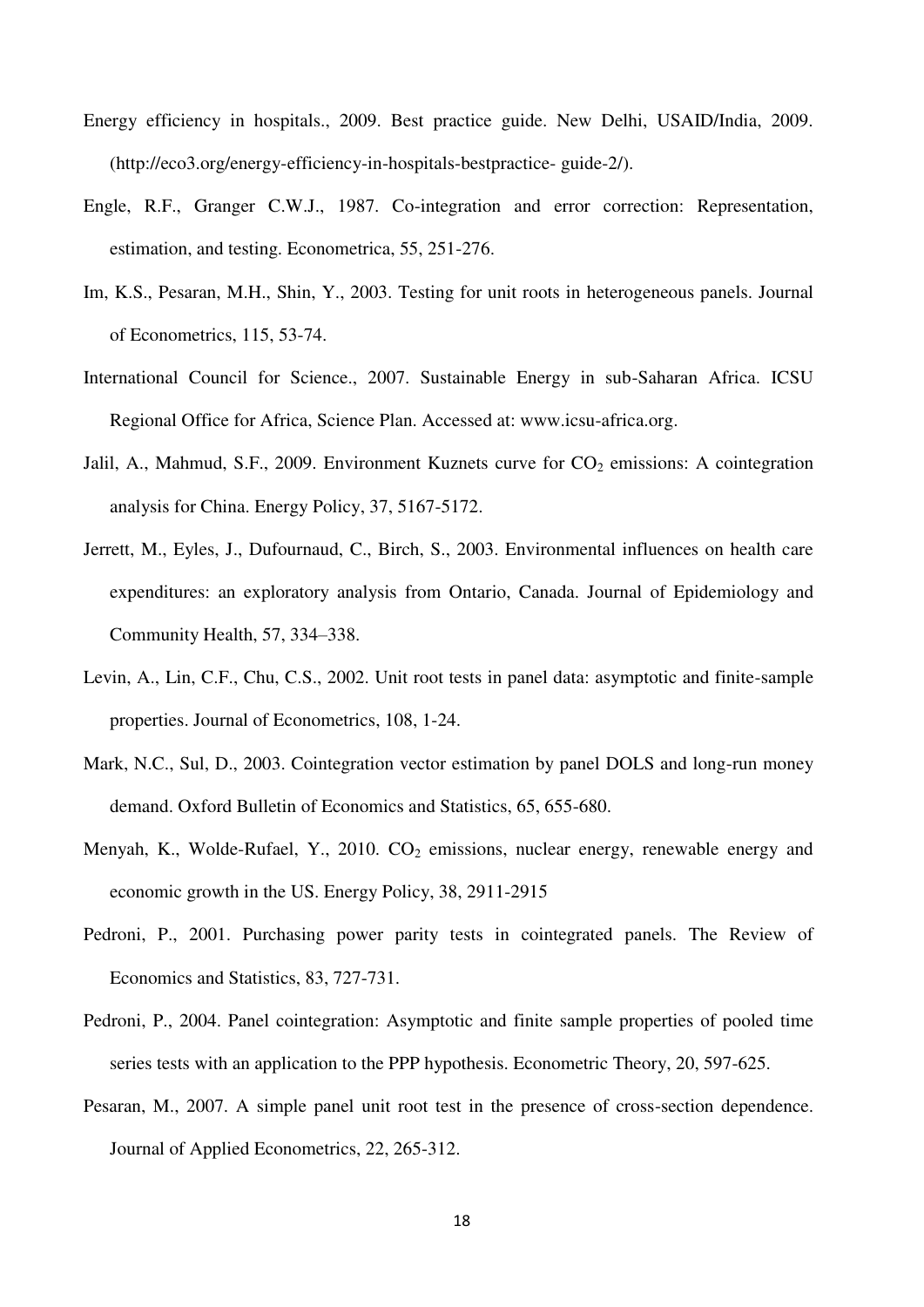- Pesaran, M. 2004. General diagnostic tests for cross section dependence in panels. Cambridge Working Papers in Economics 435, and CESifo Working Paper Series 1229.
- Pesaran, M.H., Shin, Y., Smith, R.J., 2001. Bounds testing approaches to the analysis of level relationships. Journal of Applied Econometrics, 16, 289–326.
- Sadorsky, P., 2009. Renewable energy consumption and income in emerging economies. Energy policy, 37, 4021-4028.
- World Bank, 2015. World Development Indicators. Accessed at: [http://www.worldbank.org/data/onlinedatabases/onlinedatabases.html.](http://www.worldbank.org/data/onlinedatabases/onlinedatabases.html)
- World Health Organization, 2015. Health in the green economy. Accessed at: [http://www.who.int/hia/green\\_economy/en/index.html.](http://www.who.int/hia/green_economy/en/index.html)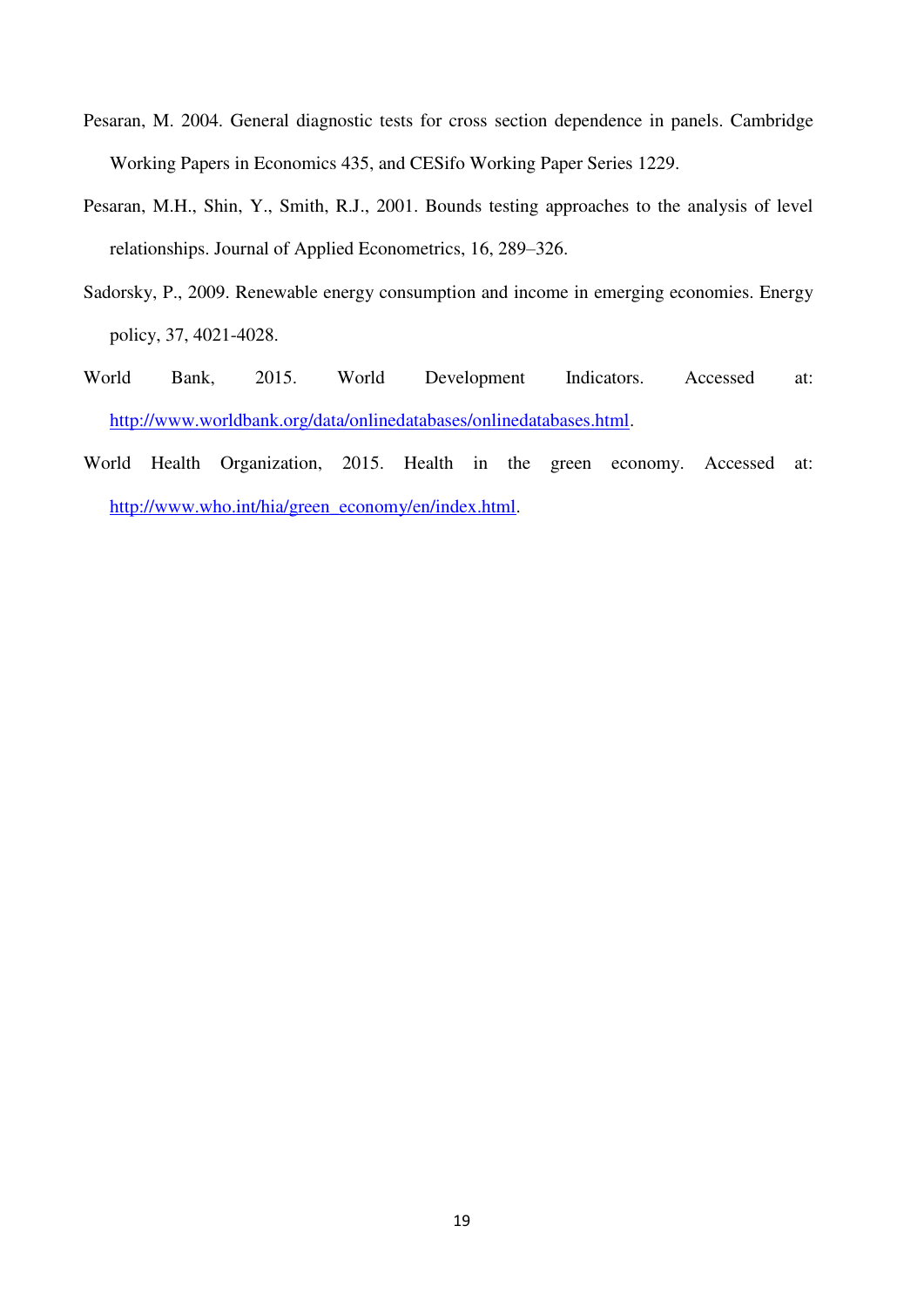# **Tables**

| Variables         | t-bar    | cv10     | cv5      | cy1      | $Z[t-bar]$ | P-value    |
|-------------------|----------|----------|----------|----------|------------|------------|
| LNCO <sub>2</sub> | $-2.028$ | $-2.030$ | $-2.110$ | $-2.250$ | $-1.893$   | $0.029**$  |
| <b>LNGDP</b>      | $-2.158$ | $-2.030$ | $-2.110$ | $-2.250$ | $-2.720$   | $0.003***$ |
| <b>LNRE</b>       | $-1.993$ | $-2.030$ | $-2.110$ | $-2.250$ | $-1.673$   | $0.047**$  |
| <b>LNH</b>        | $-2.073$ | $-2.030$ | $-2.110$ | $-2.250$ | $-2.176$   | $0.015**$  |

**Table 1. Pesaran (2004) Covariate Augmented Dickey-Fuller (CADF) tests** 

Notes: "\*\*", "\*\*\*" indicate statistical signficance at the 5% and 1%, respectively. The estimates included both a constant and a trend. t-bar test indicates the truncated values of student statistic, N,T =  $(42,17)$ , with "N" denoting the number of countries and "T" indicating the time span. Number of observations = 630. Under the null of cross-sectional residual independent, the Pesaran (2004) test is augmented by one lag. "cv" denotes the critical value provided by Pesaran (2004) at the 10%, 5% and 1% significance levels.

**Table 2. Panel unit root tests** 

|                   | Table 2. I and unit foot lests |                 |                  |             |              |             |  |  |
|-------------------|--------------------------------|-----------------|------------------|-------------|--------------|-------------|--|--|
| Variables         | <b>LLC</b>                     | <b>Breitung</b> | <b>IPS-Wstat</b> | ADF-Fisher  | PP-Fisher    | <b>CIPS</b> |  |  |
| LNCO <sub>2</sub> | $-4.78529***$                  | 0.18632         | $-0.997$         | $112.097**$ | 124.921***   | $-0.941$    |  |  |
| $\triangle LNCO2$ | $-18.3929***$                  | $-8.82959***$   | $-15.0842***$    | 339.582***  | $406.300***$ | $-1.893**$  |  |  |
| <b>LNGDP</b>      | $-0.97333$                     | 3.65085         | 3.67476          | 95.6005     | 330.571      | $-1.375$    |  |  |
| <b>ALNGDP</b>     | $-15.8750***$                  | $-5.34773***$   | $-12.3034***$    | 283.222***  | 395.982***   | $-2.720***$ |  |  |
| <b>LNRE</b>       | $-1.92367**$                   | 2.11714         | 1.89343          | 80.5532     | 112.239**    | $-0.890$    |  |  |
| <b>ALNRE</b>      | $-16.3697***$                  | $-6.58400***$   | $-12.9784***$    | 300.337***  | 423.476***   | $-1.673**$  |  |  |
| <b>LNH</b>        | $-0.97333$                     | 3.65085         | 0.12066          | 96.4758     | 77.0851      | $-2.176**$  |  |  |
| <b>ALNH</b>       | $-15.8750***$                  | $-5.34773***$   | $-12.3034***$    | 283.222***  | 395.982***   | $-3.816***$ |  |  |

Notes: "\*\*", "\*\*\*" denote statistical significance at the 5% and 1%, respectively. Δ denotes first differences.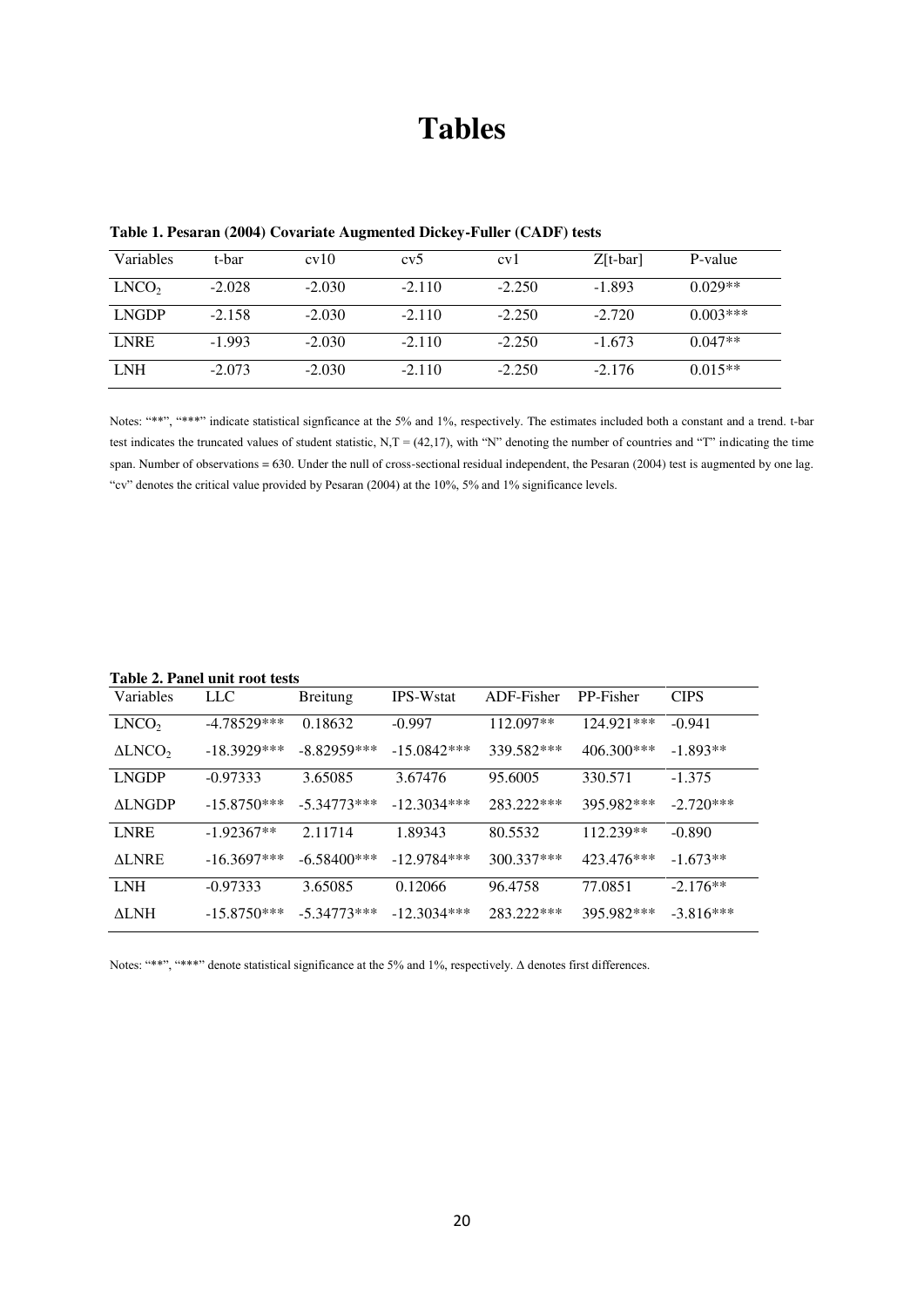| Table 5. I cui um patier connegration tests                 |                                                                  |              |                  |              |  |  |  |
|-------------------------------------------------------------|------------------------------------------------------------------|--------------|------------------|--------------|--|--|--|
| Alternative hypothesis: common AR coefs. (within-dimension) |                                                                  |              |                  |              |  |  |  |
|                                                             |                                                                  |              | Weighted         |              |  |  |  |
|                                                             | <b>Statistic</b>                                                 | Prob.        | <b>Statistic</b> | Prob.        |  |  |  |
| Panel v-Statistic                                           | 0.690224                                                         | 0.2450       | $-1.181825$      | 0.8814       |  |  |  |
| Panel rho-Statistic                                         | 0.816451                                                         | 0.7929       | 1.007946         | 0.8433       |  |  |  |
| Panel PP-Statistic                                          | $-5.592538$                                                      | $0.0000$ *** | -5.743409        | $0.0000$ *** |  |  |  |
| Panel ADF-Statistic                                         | $-6.243037$                                                      | $0.0000$ *** | -6.244811        | $0.0000$ *** |  |  |  |
|                                                             | Alternative hypothesis: individual AR coefs. (between-dimension) |              |                  |              |  |  |  |
|                                                             | Statistic                                                        | Prob.        |                  |              |  |  |  |
| Group rho-Statistic                                         | 3.563427                                                         | 0.9998       |                  |              |  |  |  |
| Group PP-Statistic                                          | $-6.673381$                                                      | $0.0000$ *** |                  |              |  |  |  |
| Group ADF-Statistic                                         | $-6.068990$                                                      | $0.0000***$  |                  |              |  |  |  |

**Table 3. Pedroni panel cointegration tests** 

Notes: "\*\*\*" indicates statistical significance at the 1% level.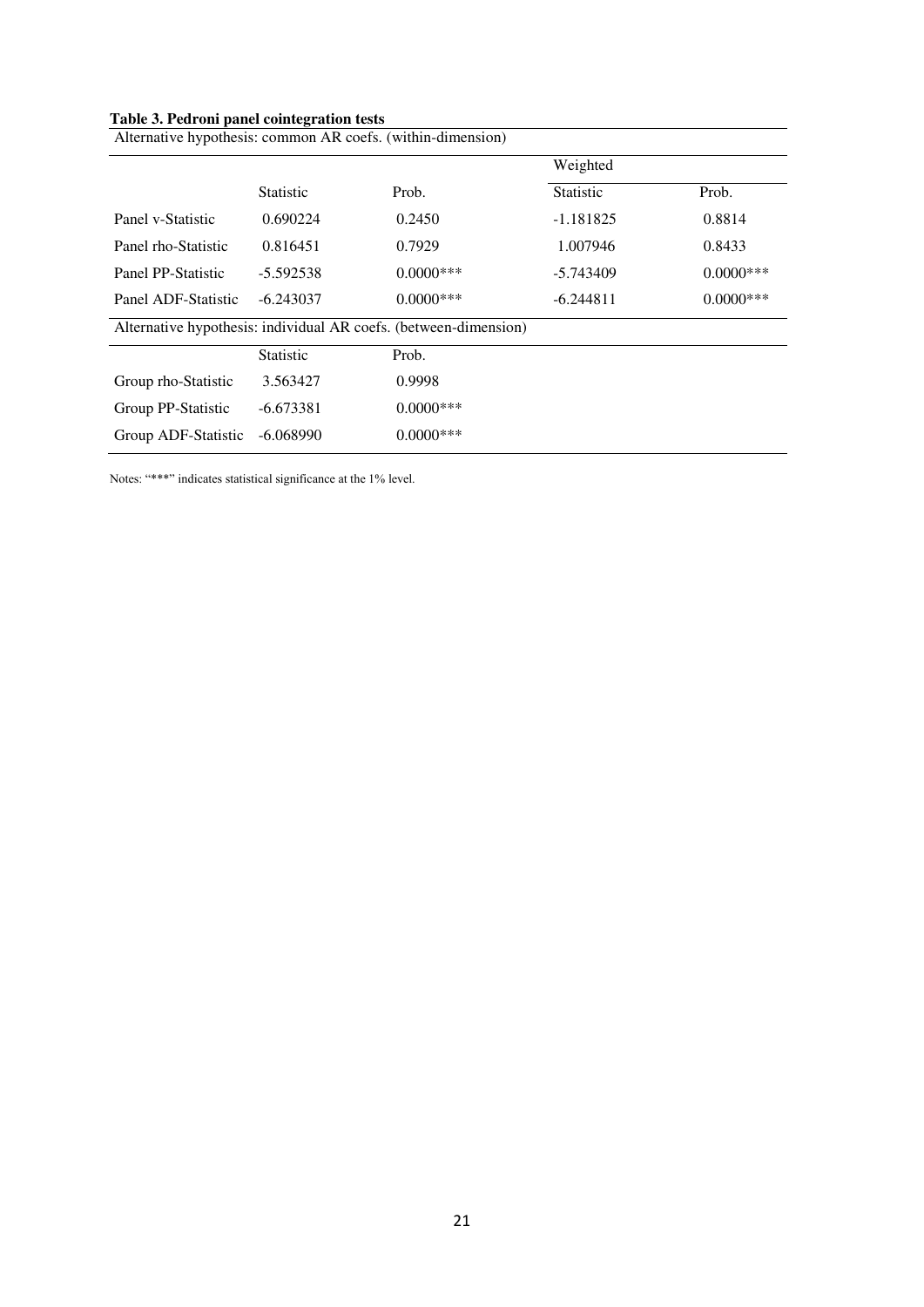| Table 4. Long-run panel estimates |                |                |                |  |  |  |
|-----------------------------------|----------------|----------------|----------------|--|--|--|
| <b>Variables</b>                  | <b>LNGDP</b>   | <b>LNRE</b>    | <i>LNH</i>     |  |  |  |
| <b>FMOLS</b>                      | 1.091937       | $-0.289687$    | $-0.210902$    |  |  |  |
|                                   | $(0.0000)$ *** | $(0.0000)$ *** | $(0.0000)$ *** |  |  |  |
| <b>DOLS</b>                       | 1.047998       | $-0.321844$    | $-0.174733$    |  |  |  |
|                                   | $(0.0000)$ *** | $(0.0000)$ *** | $(0.0003)$ *** |  |  |  |

**Table 4. Long-run panel estimates** 

Notes: "\*\*\*" indicates statistical significance at the 1% level. p-values are in parentheses.

#### **Table 5. Panel causality results**

| <b>Dependent</b><br>variable | Short-run         | Long-run       |              |                          |                  |
|------------------------------|-------------------|----------------|--------------|--------------------------|------------------|
|                              | $\triangle LNCO2$ | <b>ALNGDP</b>  | <b>ALNRE</b> | ALNH                     | <b>ECT</b>       |
| $\triangle LNCO$             |                   | 14.0653        | 2.33007      | 0.75342                  | $-0.022163$      |
|                              |                   | $(0.000)$ ***  | $(0.0981)$ * | (0.4712)                 | $[-2.60600]***$  |
| <i>ALNGDP</i>                | 0.33763           |                | 0.28296      | 1.07810                  | 0.004517         |
|                              | (0.7136)          |                | (0.7536)     | (0.3409)                 | [1.35238]        |
| <b>ALNRE</b>                 | 3.72682           | 6.33115        |              | 0.68090                  | 0.007282         |
|                              | $(0.0246)$ **     | $(0.0019)$ *** |              | (0.5065)                 | [3.60173]        |
| ALNH                         | 1.02720           | 2.30900        | 0.67698      | $\overline{\phantom{a}}$ | $-0.011391$      |
|                              | (0.3586)          | $(0.1000)*$    | (0.5085)     |                          | $[-2.54914]$ *** |

Notes: "\*\*\*", "\*" indicate statistical significance at the 1% and 10%, respectively. p-values are parentheses. Statistics are computed for the case where both an intercept and a deterministic trend are included. Lag length selection was based on the SIC criterion with a max lag of 2.

|  | Table 6. Long-run panel Granger causality tests |
|--|-------------------------------------------------|
|--|-------------------------------------------------|

| Test                     | Λ1      | GМ       | LP       | $\mathcal{N}_{2}$ | GМ       | LP     | sign $(-\lambda 1/\lambda 2)$ |
|--------------------------|---------|----------|----------|-------------------|----------|--------|-------------------------------|
| $LNY \rightarrow LNCO$   | $-0.16$ | $-4.13*$ | 77.44*   | 0.02              | $-0.92$  | l.80   | 0.24(0.09)                    |
| $LNY \rightarrow LNRE$   | 0.24    | $-3.85*$ | $86.26*$ | $-0.05$           | $-0.64$  | 2.61   | 0.38(0.07)                    |
| $INCO2 \rightarrow INRE$ | $-0.19$ | $-4.62*$ | 73.59*   | $-0.26$           | $-5.12*$ | 58.92* | $-0.32(0.10)$                 |
| $LNY \rightarrow LNH$    | $-0.27$ | $-3.29*$ | $91.04*$ | 0.03              | $-0.39$  | 1.49   | 0.26(0.05)                    |
| $LNCO2 \rightarrow LNH$  | 0.02    | $-0.71$  | 2.13     | $-0.08$           | $-0.26$  | 1.53   | 0.19(0.22)                    |

Notes:  $\lambda$  = first variable causes second variable,  $\lambda$  second variable causes first variable. Figures in parentheses denote standard errors. \* denotes 1

statistical significance at the 1% level.